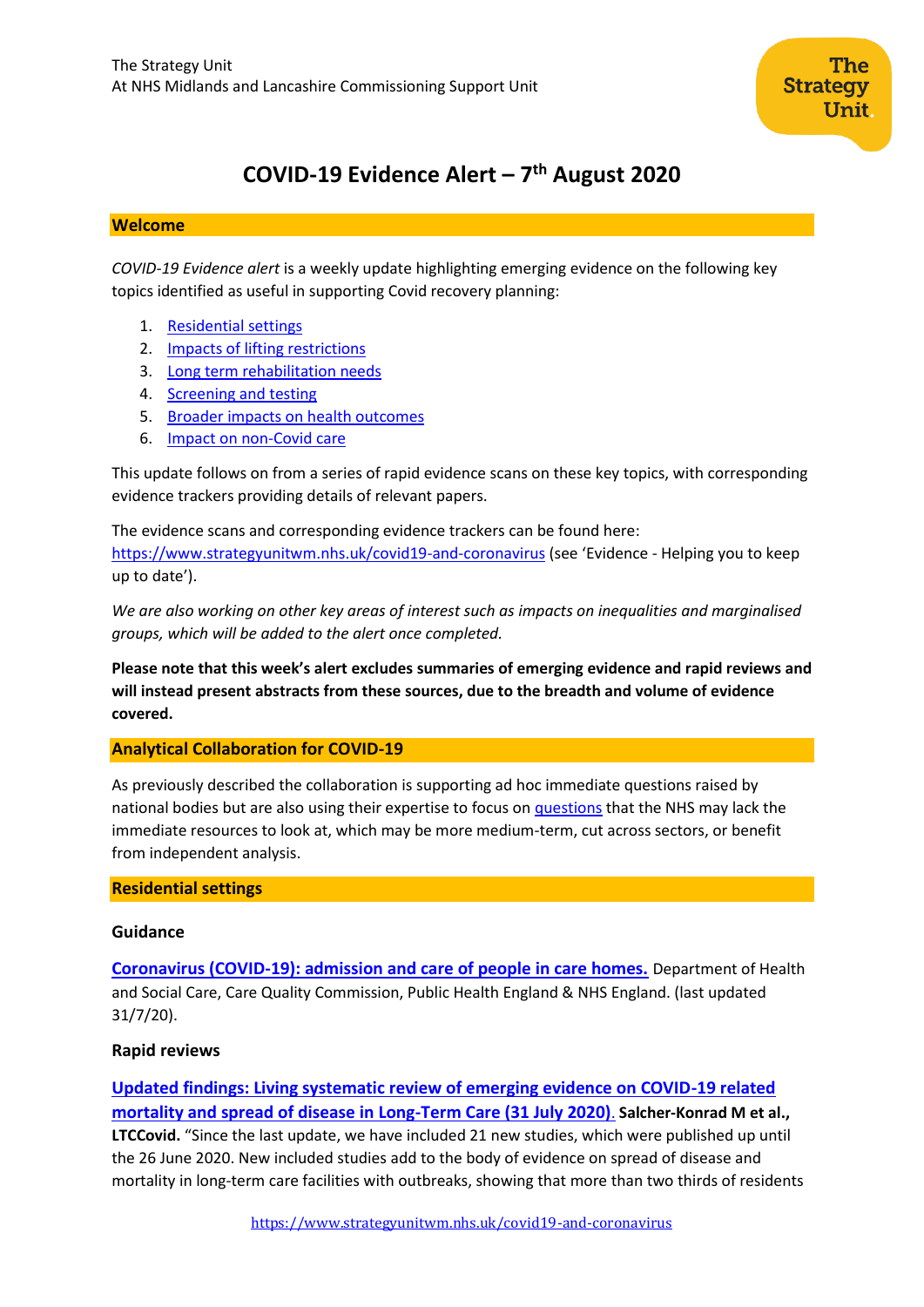at badly affected care homes may contract COVID-19, and close to one fifth of all residents at care homes with outbreaks may die as a result. In addition to reports of individual outbreaks, studies focusing on wider populations of long-term care users and staff are beginning to emerge. While these studies vary in terms of their samples and strategies used to identify people who contracted COVID-19, they provide insights into the impact of the pandemic on a highly vulnerable population. For example, a survey by the English Office for National Statistics (ONS) found that 10.7% of all residents and 4.0% of staff at English care homes for people living with dementia and older people were reported to have contracted COVID-19. However, these figures largely relate to a time before systematic testing at care homes was implemented and may therefore underestimate the true proportion of infected people in care home populations[.\[2\]](https://ltccovid.org/2020/08/02/updated-findings-living-systematic-review-of-emerging-evidence-on-covid-19-related-mortality-and-spread-of-disease-in-long-term-care-31-july-2020/#_edn2) Two other studies which were based on systematic testing found that 23.9% of residents at nursing homes in Barcelona (Spain[\)\[3\]](https://ltccovid.org/2020/08/02/updated-findings-living-systematic-review-of-emerging-evidence-on-covid-19-related-mortality-and-spread-of-disease-in-long-term-care-31-july-2020/#_edn3) and 40.8% of residents at nursing homes in Dublin and Eastern Ireland had contracted COVID-19[,\[4\]](https://ltccovid.org/2020/08/02/updated-findings-living-systematic-review-of-emerging-evidence-on-covid-19-related-mortality-and-spread-of-disease-in-long-term-care-31-july-2020/#_edn4) although the Irish study only included nursing homes with active outbreaks. Yet other studies reported lower figures across long-term care populations in the Netherland[s,\[5\]](https://ltccovid.org/2020/08/02/updated-findings-living-systematic-review-of-emerging-evidence-on-covid-19-related-mortality-and-spread-of-disease-in-long-term-care-31-july-2020/#_edn5) Ontario (Canada)[,\[6\]](https://ltccovid.org/2020/08/02/updated-findings-living-systematic-review-of-emerging-evidence-on-covid-19-related-mortality-and-spread-of-disease-in-long-term-care-31-july-2020/#_edn6) and the US,  $[7]$ <sup>[8]</sup> but were again not based on systematic testing. There is still only little evidence available on people receiving long-term care while living in the community (two studies from the US and one study with very limited information from Spain were included)."

## **Emerging evidence**

**[Increased risk of SARS-CoV-2 infection in staff working across different care homes](https://www.journalofinfection.com/article/S0163-4453(20)30508-9/fulltext)  [enhanced Covid-19 outbreak investigations in London care homes.](https://www.journalofinfection.com/article/S0163-4453(20)30508-9/fulltext) Ladhani SN et al., Journal of infection.** "Care homes have been disproportionately affected by the COVID-19 pandemic and continue to suffer large outbreaks even when community infection rates are declining, thus representing important pockets of transmission. We assessed occupational risk factors for SARS-CoV-2 infection among staff in six care homes experiencing a COVID-19 outbreak during the peak of the pandemic in London, England. Care home staff were tested for SARS-COV-2 infection by RT-PCR and asked to report any symptoms, their contact with residents and if they worked in different care homes. Whole genome sequencing (WGS) was performed on RT-PCR positive samples. In total, 51 (20%) of 250 staff were SARS-CoV-2 positive but only 11/51 (22%) were symptomatic. Among staff working in a single care home, SARS-CoV-2 positivity was 15% (2/13), 16% (7/45) and 17% (28/165) in those reporting no, occasional and regular contact with residents. In contrast, staff working across different care homes (14/27, 52%) had a 4.2-fold (95% CI, 2.1-8.4; P<0.001) higher risk of SARS-CoV-2 positivity than staff working in single care homes (37/223, 17%). WGS identified SARS-CoV-2 clusters involving staff only, including some that included staff working across different care homes. SARS-CoV-2 positivity was significantly higher among staff working across different care homes than those who were working in the same care home. We found local clusters of SARS-CoV-2 infection between staff only, including those with minimal resident contact. Infection control should be extended for all contact, including those between staff, whilst on care home premises."

**[Expanding frontiers of risk management: care safety in nursing home during COVID-19](https://academic.oup.com/intqhc/article/doi/10.1093/intqhc/mzaa085/5876817)** 

**[pandemic.](https://academic.oup.com/intqhc/article/doi/10.1093/intqhc/mzaa085/5876817) Scopetti M et al., Int J Quality Health Care.** "Nursing homes provide long-term care and have residential-oriented hospitalizations characterized by medical, nursing, and social-care treatments for a typically geriatric population. In the current emergency phase, the problem of infections in residential structures for the elderly is taking on considerable importance in relation to the significant prevalence rates of COVID-19. Prevention and control measures for SARS-CoV-2 infection in nursing homes should be planned before a possible outbreak of COVID-19 occurs and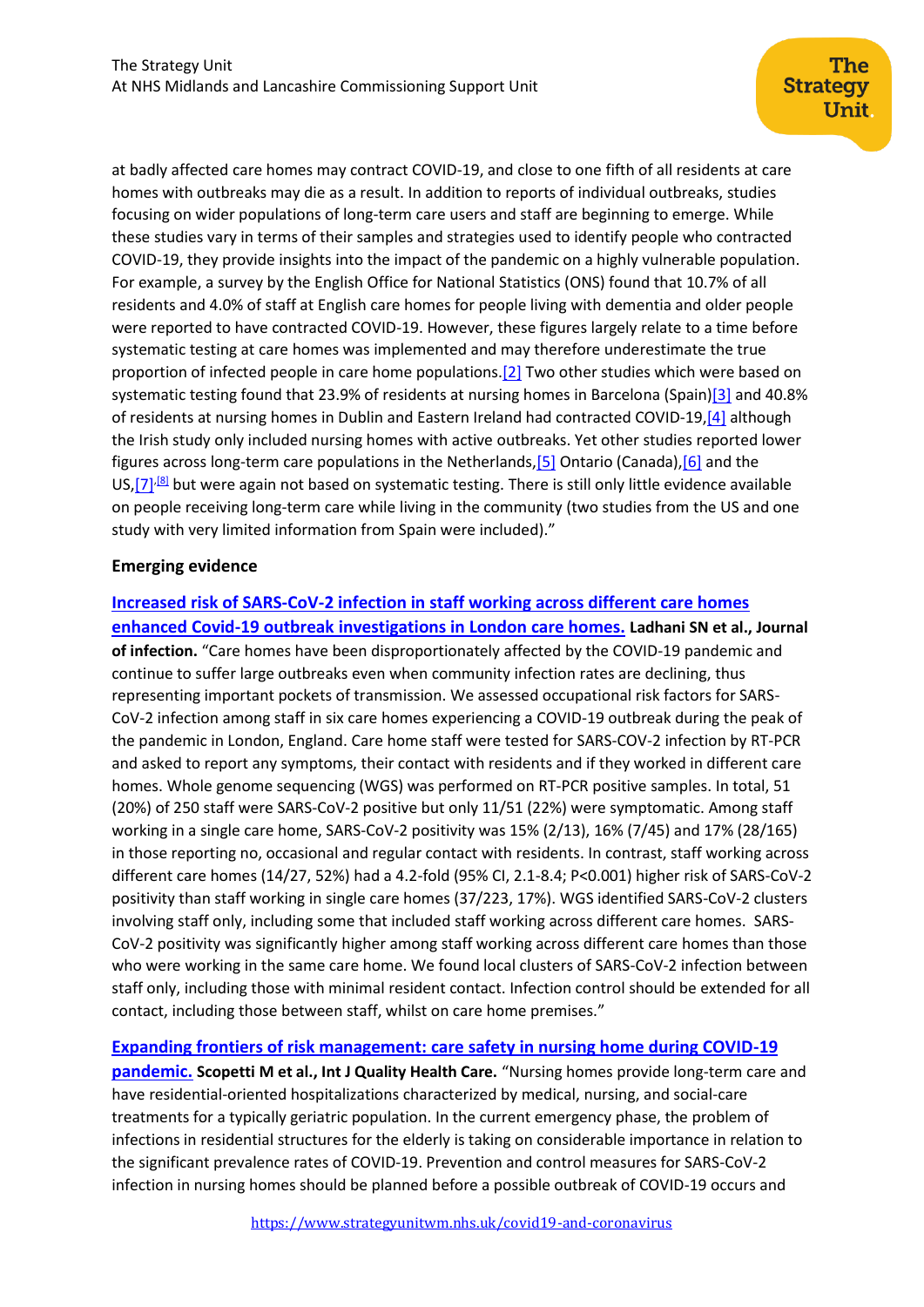should be intensified during any exacerbation of the same. Each facility should identify a properly trained contact person—also external—for the prevention and control of infections, who can refer to a multidisciplinary support committee and who is in close contact with the local health authorities. The contact person should collaborate with professionals in order to prepare a prevention and intervention plan that considers national provisions and scientific evidence, the requirements for reporting patients with symptoms compatible with COVID-19, the indications for the management of suspected, probable or confirmed cases of COVID-19. Adequate risk management in residential structures implies the establishment of a coordination committee with dedicated staff, the implementation of a surveillance program for the rapid recognition of the outbreaks, the identification of suitable premises and equipment, the application of universal precautions, the adaptation of care plans to reduce the possibility of contagion among residents, the protection of operators and staff training initiatives."

## **[COVID-19 Collaborative Model for an Academic Hospital and Long-Term Care Facilities.](https://www.jamda.com/article/S1525-8610(20)30447-3/fulltext)**

**Archbald-Pannone LR et al., Journal of Post-Acute and Long-Term Care Medicine. "**The COVID-19 pandemic is devastating post-acute and long-term care (PA/LTC). As geriatricians practicing in PA/LTC and a regional academic medical center, we created this program for collaboration between academic medical centers and regional PA/LTC facilities. The mission of the Geriatric Engagement and Resource Integration in Post-Acute and Long-Term Care Facilities (GERI-PaL) program is to support optimal care of residents in PA/LTC facilities during the COVID-19 pandemic. There are 5 main components of our program: (1) Project ECHO; (2) nursing liaisons; (3) infection advisory consultation; (4) telemedicine consultation; and (5) resident social contact remote connections. Implementation of this program has had positive response from our local PA/LTC facilities. A key component of our program is our interprofessional team, which includes physicians and nursing, emergency response, and public health experts. With diverse professional backgrounds, our team members have created a new model for academic medical centers to collaborate with local PA/LTC facilities."

**[COVID-19 and Long-Term Care in the US State of Minnesota.](https://ltccovid.org/wp-content/uploads/2020/07/The-COVID-19-Long-Term-Care-situation-in-Minnesota-USA-27-July-2020.pdf) Arling G & Arling P. LTC Policy Network. (last updated 27/7/20)**. "Minnesota's COVID-19 cases began in early March 2020; the daily average of new cases peaked at 840 in mid-May, while new deaths peaked at 39 in early June. However, by July cases were on the rise again. According to cumulative totals on May 30, 2020, older people in long-term care facilities accounted for over four-fifths of total COVID-19 deaths: 56% of total deaths were in nursing facilities, 22% were in assisted living facilities, 3% were in memory centers, and only 19% were in community settings. The distribution of COVID-19 cases and deaths in long-term care facilities was highly skewed: some facilities had large numbers, but most facilities had only a few cases and deaths. COVID-19 cases and deaths, both overall and in long-term care, were concentrated in Minnesota's major urban area (Twin Cities) containing the cities of Minneapolis and St. Paul. Racial and ethnic minorities in the Twin Cities had dramatically higher rates of COVID-19 cases overall than did whites. Yet, the prevalence of COVID-19 cases and deaths in Twin City nursing facilities did not differ by their percentage of minority group residents. The Minnesota Department of Health (MDH) has adopted a Five-Point Battle Plan for Prevention and Support of COVID-19 in Long-Term Care. The Plan's goals are to ensure long-term care facilities can safely accept and care for residents discharged from the hospital; reduce COVID-19 transmission among residents and staff; quickly identify facilities needing special support; and help facilities plan for and manage COVID-19 infections. An MDH case manager works with each facility that has a COVID-19 case to assist in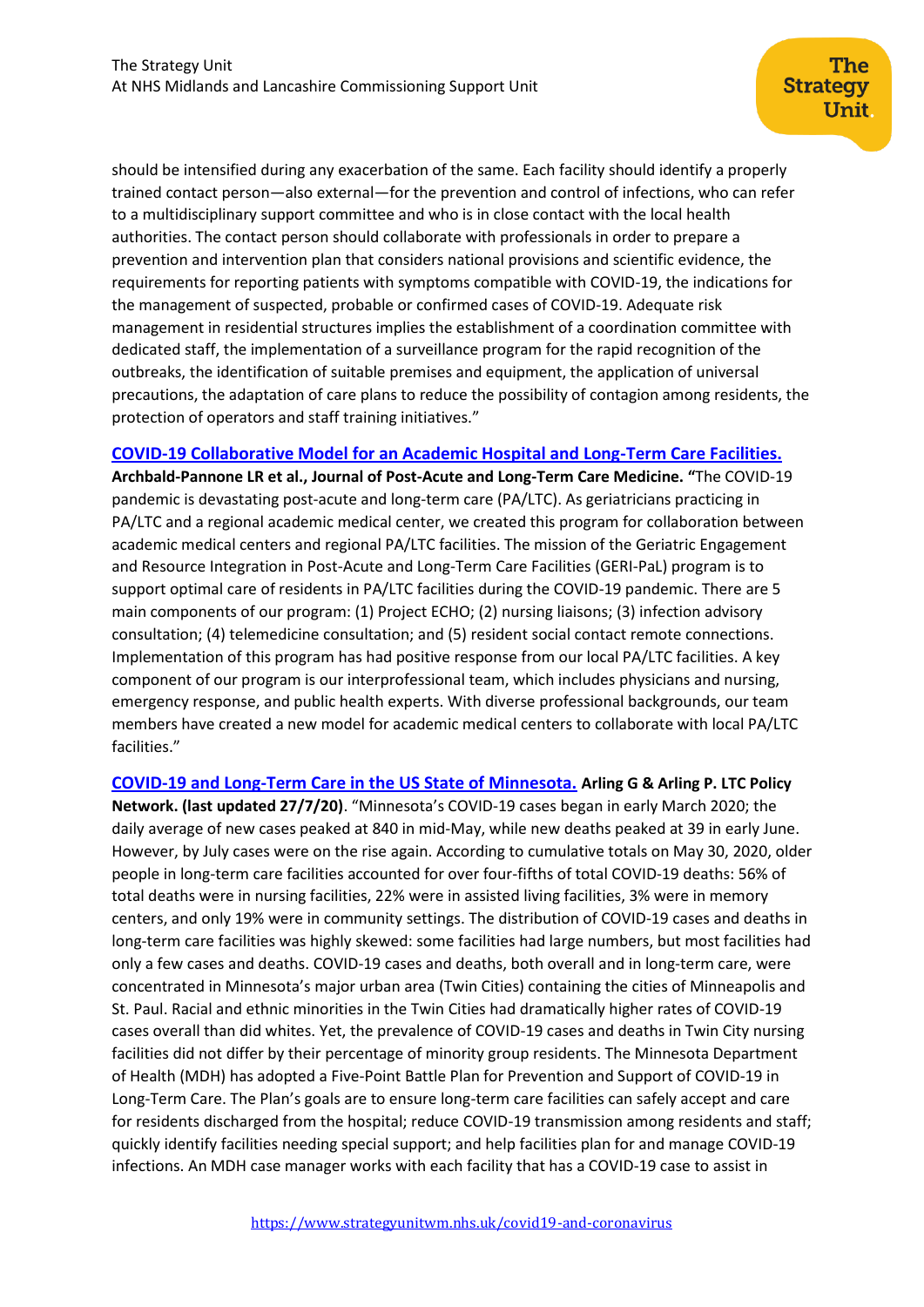implementing infection control and managing care. The MDH has supplied facilities with a comprehensive COVID-19 Toolkit, with guidelines for contact tracing, risk assessment, protective equipment, testing, cohorting, and family visits. The state and Federal governments have provided expedited and advance payments to nursing and other long-term care facilities for emergency expenses incurred because of COVID-19. The state appropriated \$150 million for health care response expenses in health and long-term care. Minnesota faces continued policy and programmatic challenges in long-term care, particularly if COVID-19 cases surge in the fall or winter. The challenges include: ensuring access to testing, PPE, and infection control support; addressing staff shortages; balancing social distancing policies with patient rights and family visitation; and returning to "normal" once the COVID-19 pandemic subsides. The state also faces fundamental structural challenges in long-term care including: chronic staffing shortages due to low wages, inadequate sick leave or health insurance, and unfavorable working conditions; racial disparities; problems in care transitions to and from hospitals; increasing resident acuity without accompanying increases in skilled nursing and medical care capacity; and financial instability from occupancy declines combined with strained Medicaid budgets."

#### **Impacts of lifting restrictions**

#### **Emerging evidence**

**[Determining the optimal strategy for reopening schools, the impact of test and](https://www.thelancet.com/journals/lanchi/article/PIIS2352-4642(20)30250-9/fulltext) trace [interventions, and the risk of occurrence of a second COVID-19 epidemic wave in the UK: a](https://www.thelancet.com/journals/lanchi/article/PIIS2352-4642(20)30250-9/fulltext)  [modelling study.](https://www.thelancet.com/journals/lanchi/article/PIIS2352-4642(20)30250-9/fulltext) Panovska-Griffiths J et al., The Lancet Child & Adolescent Health.** "As lockdown measures to slow the spread of severe acute respiratory syndrome coronavirus 2 (SARS-CoV-2) infection begin to ease in the UK, it is important to assess the impact of any changes in policy, including school reopening and broader relaxation of physical distancing measures. We aimed to use an individual-based model to predict the impact of two possible strategies for reopening schools to all students in the UK from September, 2020, in combination with different assumptions about relaxation of physical distancing measures and the scale-up of testing. In this modelling study, we used Covasim, a stochastic individual-based model for transmission of SARS-CoV-2, calibrated to the UK epidemic. The model describes individuals' contact networks stratified into household, school, workplace, and community layers, and uses demographic and epidemiological data from the UK. We simulated six different scenarios, representing the combination of two school reopening strategies (full time and a part-time rota system with 50% of students attending school on alternate weeks) and three testing scenarios (68% contact tracing with no scale-up in testing, 68% contact tracing with sufficient testing to avoid a second COVID-19 wave, and 40% contact tracing with sufficient testing to avoid a second COVID-19 wave). We estimated the number of new infections, cases, and deaths, as well as the effective reproduction number (R) under different strategies. In a sensitivity analysis to account for uncertainties within the stochastic simulation, we also simulated infectiousness of children and young adults aged younger than 20 years at 50% relative to older ages (20 years and older). To prevent a second COVID-19 wave, relaxation of physical distancing, including reopening of schools, in the UK must be accompanied by large-scale, population-wide testing of symptomatic individuals and effective tracing of their contacts, followed by isolation of diagnosed individuals."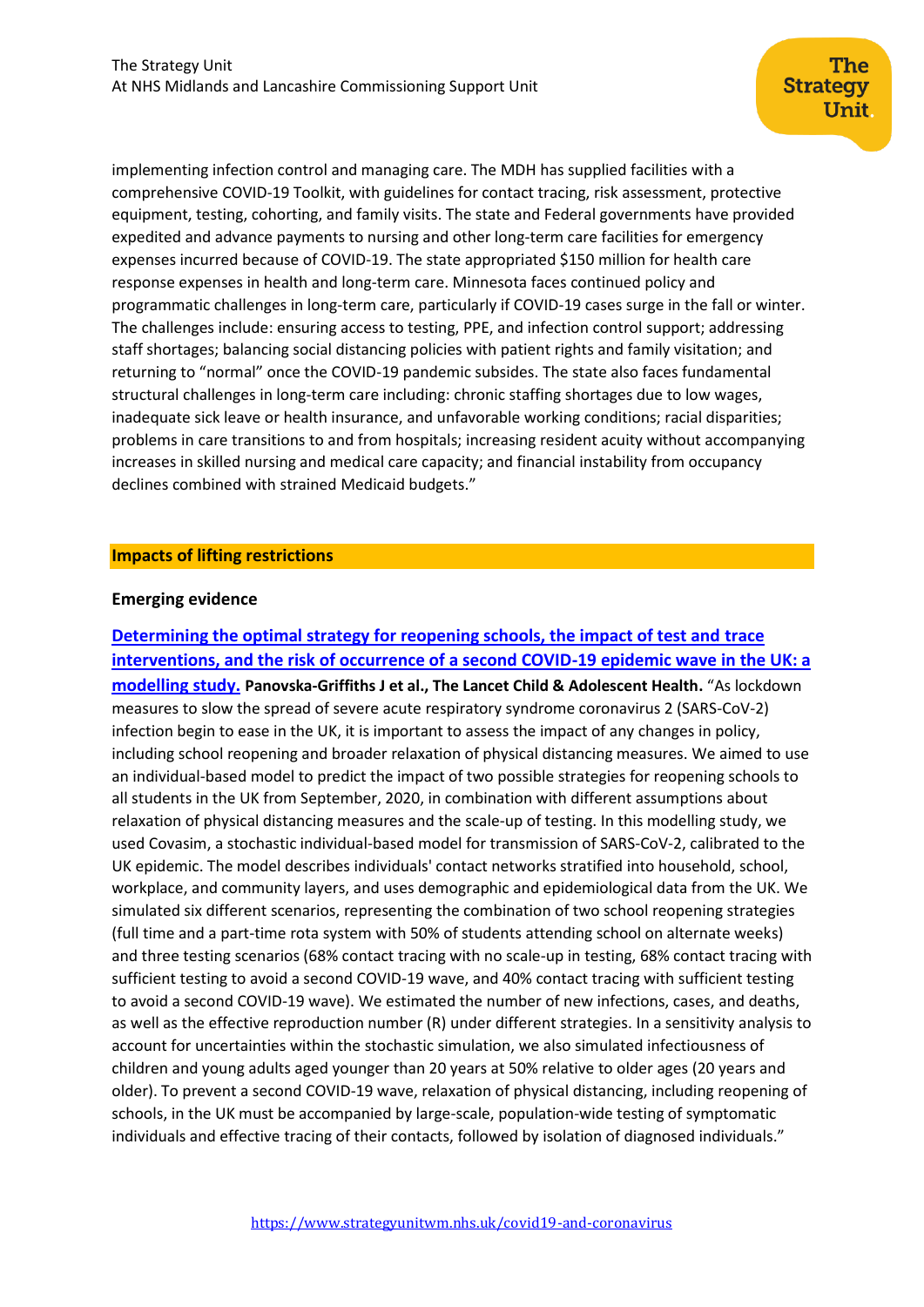**[Transient dynamics of SARS-CoV-2 as England exited national lockdown.](https://www.medrxiv.org/content/10.1101/2020.08.05.20169078v1) Riley S et al., medRxiv (preprint).** Control of the COVID-19 pandemic requires a detailed understanding of prevalence of SARS-CoV-2 virus in the population. Case-based surveillance is necessarily biased towards symptomatic individuals and sensitive to varying patterns of reporting in space and time. The real-time assessment of community transmission antigen study (REACT-1) is designed to overcome these limitations by obtaining prevalence data based on a nose and throat swab RT-PCR test among a representative community-based sample in England, including asymptomatic individuals. Here, we describe results comparing rounds 1 and 2 carried out during May and mid June / early July 2020 respectively across 315 lower tier local authority areas. In round 1 we found 159 positive samples from 120,620 tested swabs while round 2 there were 123 positive samples from 159,199 tested swabs, indicating a downwards trend in prevalence from 0.13% (95% CI, 0.11%, 0.15%) to 0.077% (0.065%, 0.092%), a halving time of 38 (28, 58) days, and an R of 0.89 (0.86, 0.93). The proportion of swab-positive participants who were asymptomatic at the time of sampling increased from 69% (61%, 76%) in round 1 to 81% (73%, 87%) in round 2. Although health care and care home workers were infected far more frequently than other workers in round 1, the odds were markedly reduced in round 2. Age patterns of infection changed between rounds, with a reduction by a factor of five in prevalence in 18 to 24 year olds. Our data were suggestive of increased risk of infection in Black and Asian (mainly South Asian) ethnicities. Using regional and detailed case location data, we detected increased infection intensity in and near London. Under multiple sensitivity analyses, our results were robust to the possibility of false positives. At the end of the initial lockdown in England, we found continued decline in prevalence and a shift in the pattern of infection by age and occupation. Community-based sampling, including asymptomatic individuals, is necessary to fully understand the nature of ongoing transmission.

#### **[The COVID-19 pandemic: diverse contexts; different epidemics](https://gh.bmj.com/content/5/7/e003098.long)—how and why? Van**

**Damme W et al., BMJ Global Health.** "It is very exceptional that a new disease becomes a true pandemic. Since its emergence in Wuhan, China, in late 2019, severe acute respiratory syndrome coronavirus 2 (SARS-CoV-2), the virus that causes COVID-19, has spread to nearly all countries of the world in only a few months. However, in different countries, the COVID-19 epidemic takes variable shapes and forms in how it affects communities. Until now, the insights gained on COVID-19 have been largely dominated by the COVID-19 epidemics and the lockdowns in China, Europe and the USA. But this variety of global trajectories is little described, analysed or understood. In only a few months, an enormous amount of scientific evidence on SARS-CoV-2 and COVID-19 has been uncovered (knowns). But important knowledge gaps remain (unknowns). Learning from the variety of ways the COVID-19 epidemic is unfolding across the globe can potentially contribute to solving the COVID-19 puzzle. This paper tries to make sense of this variability—by exploring the important role that context plays in these different COVID-19 epidemics; by comparing COVID-19 epidemics with other respiratory diseases, including other coronaviruses that circulate continuously; and by highlighting the critical unknowns and uncertainties that remain. These unknowns and uncertainties require a deeper understanding of the variable trajectories of COVID-19. Unravelling them will be important for discerning potential future scenarios, such as the first wave in virgin territories still untouched by COVID-19 and for future waves elsewhere."

**[Locked down leisure in Britain.](https://www.tandfonline.com/doi/pdf/10.1080/02614367.2020.1791937?needAccess=true) Roberts K. Leisure Studies.** "This paper explains how the spread of Covid-19 in early-2020 led to containment measures throughout Europe, including a legally enforced lockdown in the UK from 23 March which closed most out-of-home leisure provisions. Time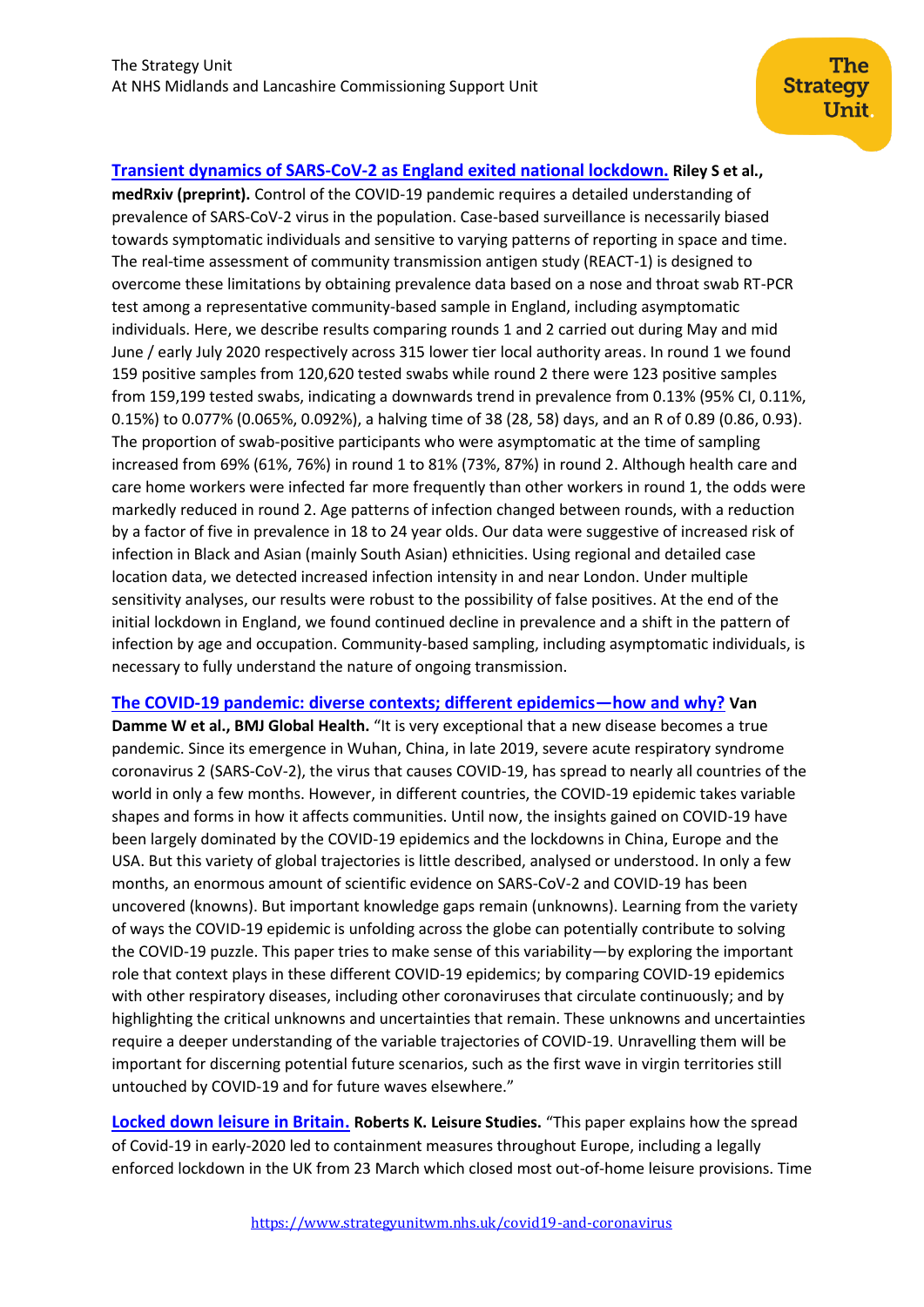use evidence is then used to show how lockdown led to an abrupt, unprecedented in scale, increase in residual 'leisure' time, and how this was distributed and used among males and females, in different age groups. The immediate lessons for leisure studies have been to endorse claims that leisure activities promote well-being, that loss of social connections at work and leisure weakens macro-solidarity, and that the importance of leisure provisions in modern economies. Experiences during the lockdown, and difficulties in existing, then clarify exactly which leisure matters most, for whom, and why."

#### **[Physical distancing worked to combat the spread of Covid-19 Using Google Mobility data.](https://statistiques.public.lu/catalogue-publications/economie-statistiques/2020/116-2020.pdf)**

**O'Connor KJ. Economie Et Statistiques Working Papers Du Statec.** "Physical distancing was mandated in countries around the world to combat the spread of Covid-19, but not in every country, nor do individuals strictly comply. Mobility data from Google provide a direct measure of distancing behavior, and indicate a precipitous drop in visits to locations such as retail and transit stations soon after the arrival of Covid-19. The evidence indicates it worked too. In a sample of 95 countries, distancing one day later is associated with a peak in new cases of 0.58 days later. Earlier peaks are also lower. Physical – distinct from social – distancing works."

**COVID-19 lockdowns cause [global air pollution declines.](https://www.pnas.org/content/early/2020/07/23/2006853117.short) Venter ZS et al., PNAS**. "The lockdown response to coronavirus disease 2019 (COVID-19) has caused an unprecedented reduction in global economic and transport activity. We test the hypothesis that this has reduced tropospheric and ground-level air pollution concentrations, using satellite data and a network of >10,000 air quality stations. After accounting for the effects of meteorological variability, we find declines in the population-weighted concentration of ground-level nitrogen dioxide (NO2: 60% with 95% CI 48 to 72%), and fine particulate matter (PM2.5: 31%; 95% CI: 17 to 45%), with marginal increases in ozone (O3: 4%; 95% CI: −2 to 10%) in 34 countries during lockdown dates up until 15 May. Except for ozone, satellite measurements of the troposphere indicate much smaller reductions, highlighting the spatial variability of pollutant anomalies attributable to complex NOx chemistry and long-distance transport of fine particulate matter with a diameter less than  $2.5 \mu m$  (PM2.5). By leveraging Google and Apple mobility data, we find empirical evidence for a link between global vehicle transportation declines and the reduction of ambient NO2 exposure. While the state of global lockdown is not sustainable, these findings allude to the potential for mitigating public health risk by reducing "business as usual" air pollutant emissions from economic activities"

**[The impact of COVID-19 on public space: an early review of the emerging questions](https://www.tandfonline.com/doi/full/10.1080/23748834.2020.1780074) – [design, perceptions and inequities.](https://www.tandfonline.com/doi/full/10.1080/23748834.2020.1780074) Honey-Rosés J et al., Cities & Health.** "Restrictions on the use of public space and physical distancing have been key policy measures to reduce the transmission of COVID-19 and protect public health. At the time of writing, one half of the world's population has been asked to stay home and avoid many public places. What will be the long term impacts of the COVID-19 pandemic on public space once the restrictions have been lifted? The depth and extent of transformation is unclear, especially as it relates to the future design, use and perceptions of public space. This article aims to highlight emerging questions at the interface of COVID-19 and city design. It is possible that the COVID-19 crisis may fundamentally change our relationship with public space. In the ensuing months and years, it will be critical to study and measure these changes in order to inform urban planning and design in a post-COVID world."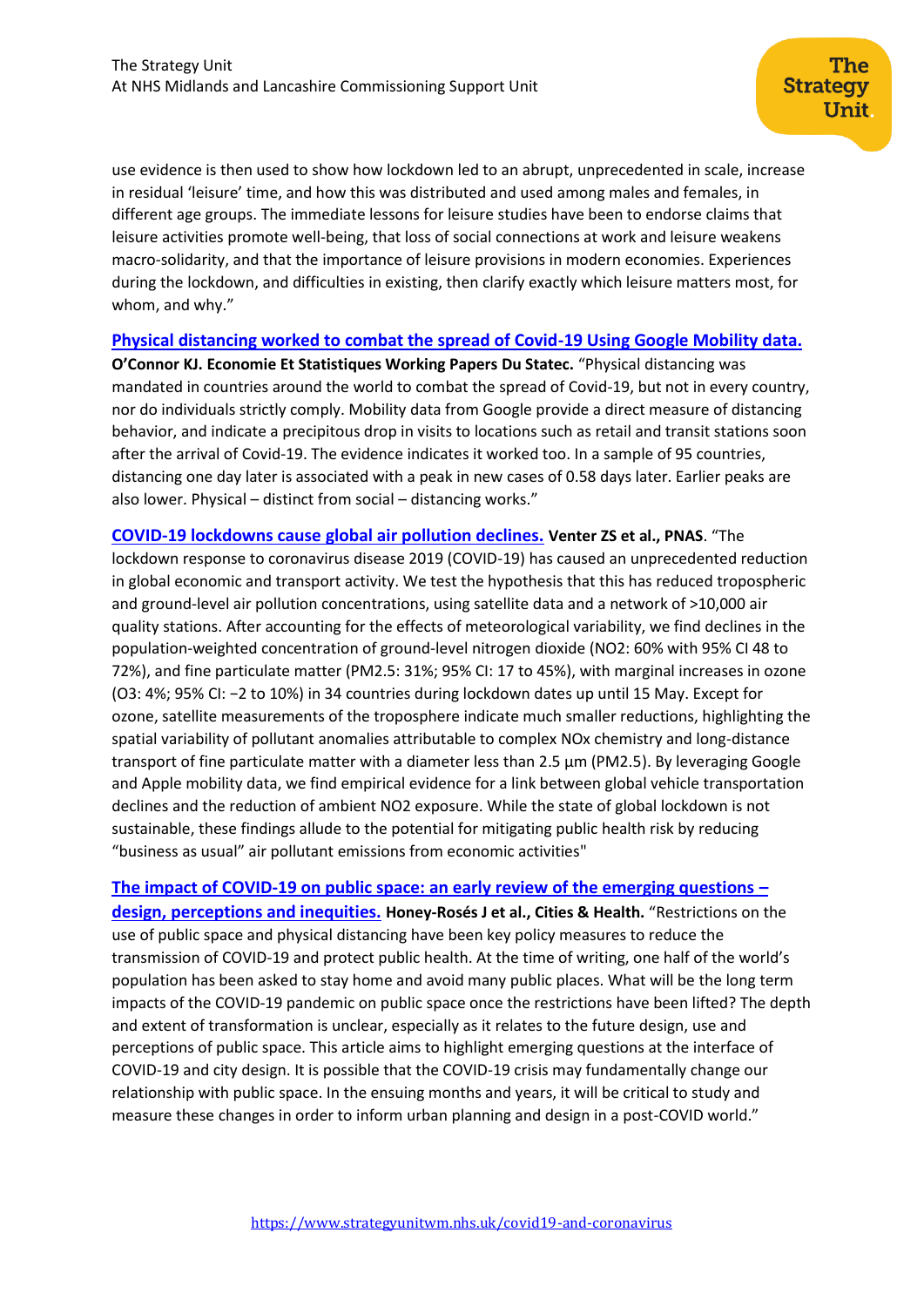## **[Lockdown urbanism: COVID-19 lifestyles and liveable futures opportunities in Wuhan and](https://www.tandfonline.com/doi/full/10.1080/23748834.2020.1788771)**

**[Manchester.](https://www.tandfonline.com/doi/full/10.1080/23748834.2020.1788771) Jefferies T et al., Cities & Health.** "Based on the authors' personal experiences, this commentary discusses contrasting urban contexts and lockdown measures in twinned cities Wuhan, China and Manchester, UK, to examine spatial reach under COVID-19 restrictions in both places. Focusing on latency, the capacity of space to fit new occupation patterns and uses, the role of architecture and urban design is considered, to identify lessons applicable to physical and digital environment design, in scales and media that can absorb shock, supporting flexible, creative resilient approaches and patterns of future liveability. With massive externally induced change, what stays, what shifts, what disappears? This paper considers spatial adaptability, spatial resilience in two comparative, yet different contexts to identify design-based questions and propose thematic responses addressing resilient liveable future urbanism. This reflects on the similarities and differences between lockdown in China and the UK, the concept of mental as well as physical lockdown and how this has played out in these two countries."

**[The United Kingdom's Coronavirus Act, deprivations of liberty, and](https://academic.oup.com/jlb/article/7/1/lsaa011/5826792) the right to liberty and [security of the person.](https://academic.oup.com/jlb/article/7/1/lsaa011/5826792) Pugh J. Journal of Law and the Biosciences, 7(1).** "In response to the SARS-CoV-2 coronavirus pandemic the UK government has passed the Coronavirus Act 2020 (CA). Among other things, this act extends existing statutory powers to impose restrictions of liberty for public health purposes. The extension of such powers naturally raises concerns about whether their use will be compatible with human rights law. In particular, it is unclear whether their use will fall within the public heath exception to the Article 5 right to liberty and security of the person in the European Convention of Human Rights. In this paper, I outline key features of the CA, and briefly consider how the European Court of Human Rights has interpreted the public health exception to Article 5 rights. This analysis suggests two grounds on which restrictions of liberty enforced some under the CA might be vulnerable to claims of Article 5 rights violations. First, the absence of specified time limits on certain restrictions of liberty means that they may fail the requirement of legal certainty championed by the European Court in its interpretation of the public health exception. Second, the Coronavirus Act's extension of powers to individuals lacking public health expertise may undermine the extent to which the act will ensure that deprivations of liberty are necessary and proportionate."

## **[Social distancing responses to COVID-19 emergency declarations strongly differentiated](https://www.pnas.org/content/pnas/early/2020/07/28/2009412117.full.pdf)**

**[by income.](https://www.pnas.org/content/pnas/early/2020/07/28/2009412117.full.pdf) Weill JA et al., Economic Sciences.** "In the absence of a vaccine, social distancing measures are one of the primary tools to reduce the transmission of the severe acute respiratory syndrome coronavirus 2 (SARS-CoV-2) virus, which causes coronavirus disease 2019 (COVID-19). We show that social distancing following US state-level emergency declarations substantially varies by income. Using mobility measures derived from mobile device location pings, we find that wealthier areas decreased mobility significantly more than poorer areas, and this general pattern holds across income quantiles, data sources, and mobility measures. Using an event study design focusing on behavior subsequent to state emergency orders, we document a reversal in the ordering of social distancing by income: Wealthy areas went from most mobile before the pandemic to least mobile, while, for multiple measures, the poorest areas went from least mobile to most. Previous research has shown that lower income communities have higher levels of preexisting health conditions and lower access to healthcare. Combining this with our core finding—that lower income communities exhibit less social distancing—suggests a double burden of the COVID-19 pandemic with stark distributional implications."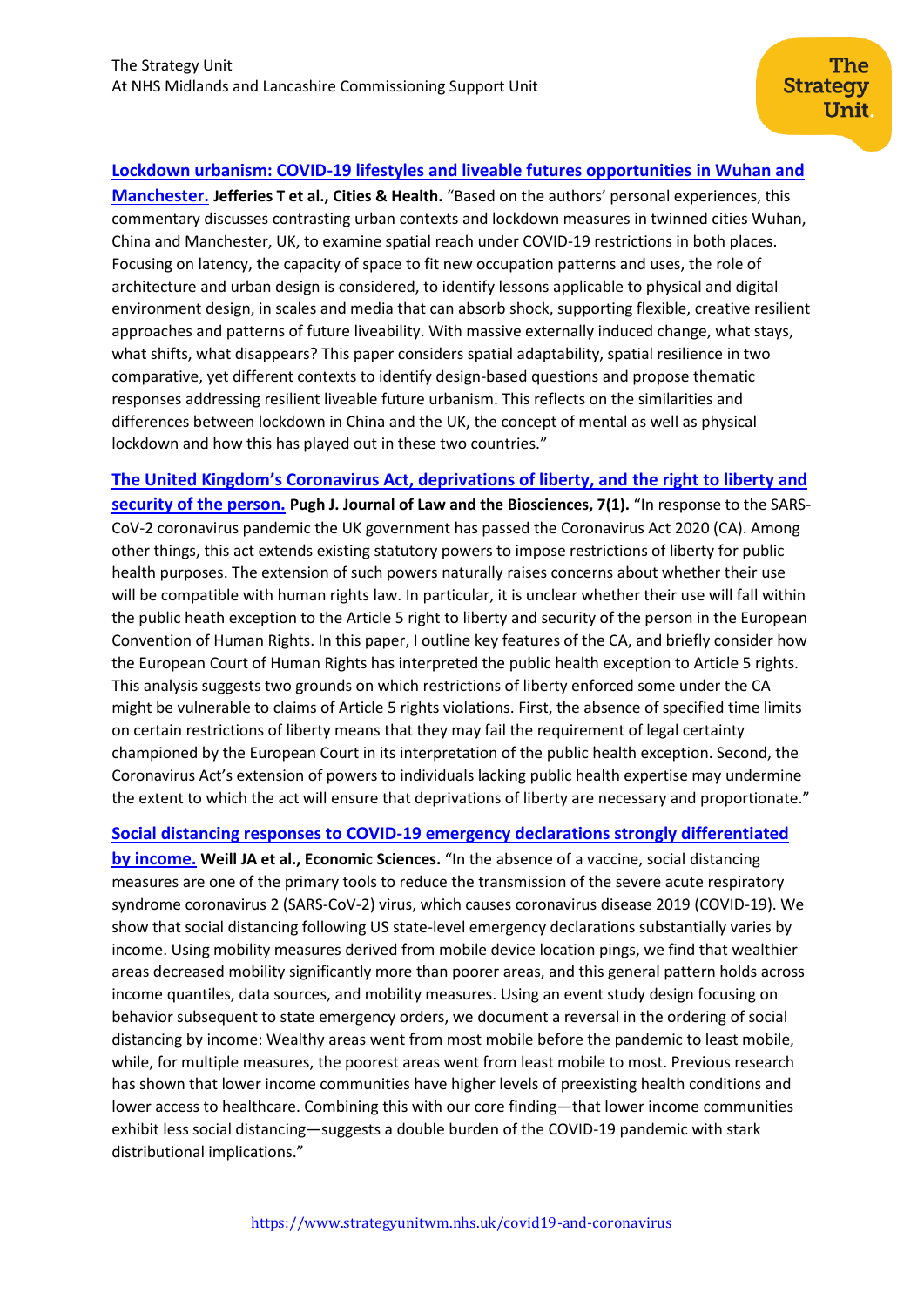# **[How Parents and Their Children Used Social Media and Technology at the Beginning of the](https://www.liebertpub.com/doi/pdf/10.1089/cyber.2020.0284)**

**[COVID-19 Pandemic and Associations with Anxiety.](https://www.liebertpub.com/doi/pdf/10.1089/cyber.2020.0284) Drouin M et al., Cyberpsychology, Behaviour, and Social Networking.** "In this study, we examined parents' (n = 260) perceptions of their own and their children's use of social media and other types of communication technologies in the beginning stages of coronavirus disease 2019 (COVID19) related sanctions (e.g., social distancing) in the United States. We also examined associations between social media and technology use and anxiety. On average, parents reported that both they and their children (especially teenagers aged 13–18) had increased technology and social media use since the beginning of social distancing. Moreover, even after controlling for demographic factors, structural equation models showed that parents and children with higher levels of anxiety (as reported by parents) were more likely to increase their technology use and use social media and phones to connect. Among parents, higher anxiety was related to using social media for both social support and information seeking. Based on these results, we advocate for the utilization of social media by public health officials for collecting, collating, and dispersing accurate crisisrelated information. As social media use is widespread, and there is potential for false rumors to cause erroneous behavioral action and/or undue stress and anxiety, we also suggest that social media campaigns be thoughtfully designed to account for individual differences in developmental stages and psychological vulnerabilities."

**[How communication technology helps mitigating the impact of COVID-19 pandemic on](https://psyarxiv.com/zxsra/)  [individual and social wellbeing: Preliminary support for a compensatory social interaction](https://psyarxiv.com/zxsra/)  [model.](https://psyarxiv.com/zxsra/) Canale N et al., PsyArXiv. (pre-print).** "The present study preliminary tested the compensatory social interaction model for individuals experiencing the Covid-19 pandemic. This original model comprises two distinct processes: expression of online emotions leads to posttraumatic growth, which can favor positive mental health and prosocial behaviors; and receiving online social support leads to increases in positive mental health, which can also favor prosocial behaviors. Adults living in Italy (n=1412) completed an online survey during the lockdown period in March 2020. Results showed that being more involved in expression of online emotions was associated with higher post-traumatic growth that in turn was associated with prosocial behaviors. Moreover, participants who perceived higher online social support were more likely to report higher positive mental health that in turn was associated with prosocial behaviors. Collectively, these two social interaction processes suggest that communication technologies appear to be critical resources in helping individuals cope with difficulties raised by the Covid-19 pandemic."

#### **Long term rehabilitation needs**

## **Rapid reviews**

**[Systematic review of changes and recovery in physical function and fitness following](https://watermark.silverchair.com/pzaa129.pdf?token=AQECAHi208BE49Ooan9kkhW_Ercy7Dm3ZL_9Cf3qfKAc485ysgAAArMwggKvBgkqhkiG9w0BBwagggKgMIICnAIBADCCApUGCSqGSIb3DQEHATAeBglghkgBZQMEAS4wEQQMRO9r4BuyEC0A_UwuAgEQgIICZsKaBf0sm7ghp1AMGNsk9yEyhWyUgob1ZkeVdF-jjMprENtGPwAAIqRJkk0z46cn93HfKuh2nTqs6MTY3Ze8AWaiBFFrisb7HZ5MGXiMQUww9O8pTRfbq2o2LVydAUwXROg8bH1wJO6DFmNE-PDTtBGAEj00GIJdq5zpTHnIFZw4yRBn6IsZVwDdNQ2y1Jj-NblREf1zOCPYAN8n14MFaAGgYaW3Mb3juHzPqsXAU8aALSidB9RUqiT8WhYF0mzGg_3XO3tHQ9tYn85UBzuX5P--K2MfP78T_Z9IRrEGCL4w0iVPDlLyiBOLOUZEZ-H2KN_ewTanXcY1D3bQvno4KO3IqjSdZ9QDa0sW4uWnLFexrCQurqzprLe8LhIQX-izNgS89bn-plJMyN3OkBNEvVVym4fjWGLDi5Yb9aMLLzQ_zFWT41FnEn-66QzVNzpZhW3NxK38WkJ1CyP2djOYKqdBO4wiahQMewjaw02qHqVYxa2dFx6ceRNfteZhPeJ2_ancirTx1312FhIMkLvbFXfP9bhnloIGJR7bXwACMFna1KHYjfyiIYHJDUqcrn8QdGGY_LbzzqctIJr3xlYkwlWZqfkUFwagK7PeQBgRiIjvXULRIX3CwKRtIbDstVSGcxMUf2tPTZ1DrEvV0P3ouounhtIPjcu7wKFmmCEoNvh1t3uyqrig8xbCgpizEiqodz4dSdee0ZoaHaUp2sJhrtvYHaNr0T7gwj9YkPpIcDA1aGqwd4yytjdQQJh9Bl2cK0EHApAgoxZ98pQwFiL3Nq_rRS_i8h3D2t7H6PHaJkyXLz2JiTeo)  [Severe Acute Respiratory Syndrome-related Coronavirus \(SARS-CoV\) infection:](https://watermark.silverchair.com/pzaa129.pdf?token=AQECAHi208BE49Ooan9kkhW_Ercy7Dm3ZL_9Cf3qfKAc485ysgAAArMwggKvBgkqhkiG9w0BBwagggKgMIICnAIBADCCApUGCSqGSIb3DQEHATAeBglghkgBZQMEAS4wEQQMRO9r4BuyEC0A_UwuAgEQgIICZsKaBf0sm7ghp1AMGNsk9yEyhWyUgob1ZkeVdF-jjMprENtGPwAAIqRJkk0z46cn93HfKuh2nTqs6MTY3Ze8AWaiBFFrisb7HZ5MGXiMQUww9O8pTRfbq2o2LVydAUwXROg8bH1wJO6DFmNE-PDTtBGAEj00GIJdq5zpTHnIFZw4yRBn6IsZVwDdNQ2y1Jj-NblREf1zOCPYAN8n14MFaAGgYaW3Mb3juHzPqsXAU8aALSidB9RUqiT8WhYF0mzGg_3XO3tHQ9tYn85UBzuX5P--K2MfP78T_Z9IRrEGCL4w0iVPDlLyiBOLOUZEZ-H2KN_ewTanXcY1D3bQvno4KO3IqjSdZ9QDa0sW4uWnLFexrCQurqzprLe8LhIQX-izNgS89bn-plJMyN3OkBNEvVVym4fjWGLDi5Yb9aMLLzQ_zFWT41FnEn-66QzVNzpZhW3NxK38WkJ1CyP2djOYKqdBO4wiahQMewjaw02qHqVYxa2dFx6ceRNfteZhPeJ2_ancirTx1312FhIMkLvbFXfP9bhnloIGJR7bXwACMFna1KHYjfyiIYHJDUqcrn8QdGGY_LbzzqctIJr3xlYkwlWZqfkUFwagK7PeQBgRiIjvXULRIX3CwKRtIbDstVSGcxMUf2tPTZ1DrEvV0P3ouounhtIPjcu7wKFmmCEoNvh1t3uyqrig8xbCgpizEiqodz4dSdee0ZoaHaUp2sJhrtvYHaNr0T7gwj9YkPpIcDA1aGqwd4yytjdQQJh9Bl2cK0EHApAgoxZ98pQwFiL3Nq_rRS_i8h3D2t7H6PHaJkyXLz2JiTeo)  [Implications for COVID-19 rehabilitation.](https://watermark.silverchair.com/pzaa129.pdf?token=AQECAHi208BE49Ooan9kkhW_Ercy7Dm3ZL_9Cf3qfKAc485ysgAAArMwggKvBgkqhkiG9w0BBwagggKgMIICnAIBADCCApUGCSqGSIb3DQEHATAeBglghkgBZQMEAS4wEQQMRO9r4BuyEC0A_UwuAgEQgIICZsKaBf0sm7ghp1AMGNsk9yEyhWyUgob1ZkeVdF-jjMprENtGPwAAIqRJkk0z46cn93HfKuh2nTqs6MTY3Ze8AWaiBFFrisb7HZ5MGXiMQUww9O8pTRfbq2o2LVydAUwXROg8bH1wJO6DFmNE-PDTtBGAEj00GIJdq5zpTHnIFZw4yRBn6IsZVwDdNQ2y1Jj-NblREf1zOCPYAN8n14MFaAGgYaW3Mb3juHzPqsXAU8aALSidB9RUqiT8WhYF0mzGg_3XO3tHQ9tYn85UBzuX5P--K2MfP78T_Z9IRrEGCL4w0iVPDlLyiBOLOUZEZ-H2KN_ewTanXcY1D3bQvno4KO3IqjSdZ9QDa0sW4uWnLFexrCQurqzprLe8LhIQX-izNgS89bn-plJMyN3OkBNEvVVym4fjWGLDi5Yb9aMLLzQ_zFWT41FnEn-66QzVNzpZhW3NxK38WkJ1CyP2djOYKqdBO4wiahQMewjaw02qHqVYxa2dFx6ceRNfteZhPeJ2_ancirTx1312FhIMkLvbFXfP9bhnloIGJR7bXwACMFna1KHYjfyiIYHJDUqcrn8QdGGY_LbzzqctIJr3xlYkwlWZqfkUFwagK7PeQBgRiIjvXULRIX3CwKRtIbDstVSGcxMUf2tPTZ1DrEvV0P3ouounhtIPjcu7wKFmmCEoNvh1t3uyqrig8xbCgpizEiqodz4dSdee0ZoaHaUp2sJhrtvYHaNr0T7gwj9YkPpIcDA1aGqwd4yytjdQQJh9Bl2cK0EHApAgoxZ98pQwFiL3Nq_rRS_i8h3D2t7H6PHaJkyXLz2JiTeo) Rooney S et al., Physical Therapy, pzaa129. (Uncorrected Manuscript).** "Objectives: 1) Compare physical function and fitness outcomes in people infected with SARS-CoV to healthy controls; 2) quantify the recovery of physical function and fitness following SARS-CoV infection; 3) determine the effects of exercise following SARS-CoV infection. Methods: Four databases (CINAHL, MEDLINE, ProQuest, and Web of Science Core Collections) were searched in April 2020 using keywords relating to SARS-CoV, physical function,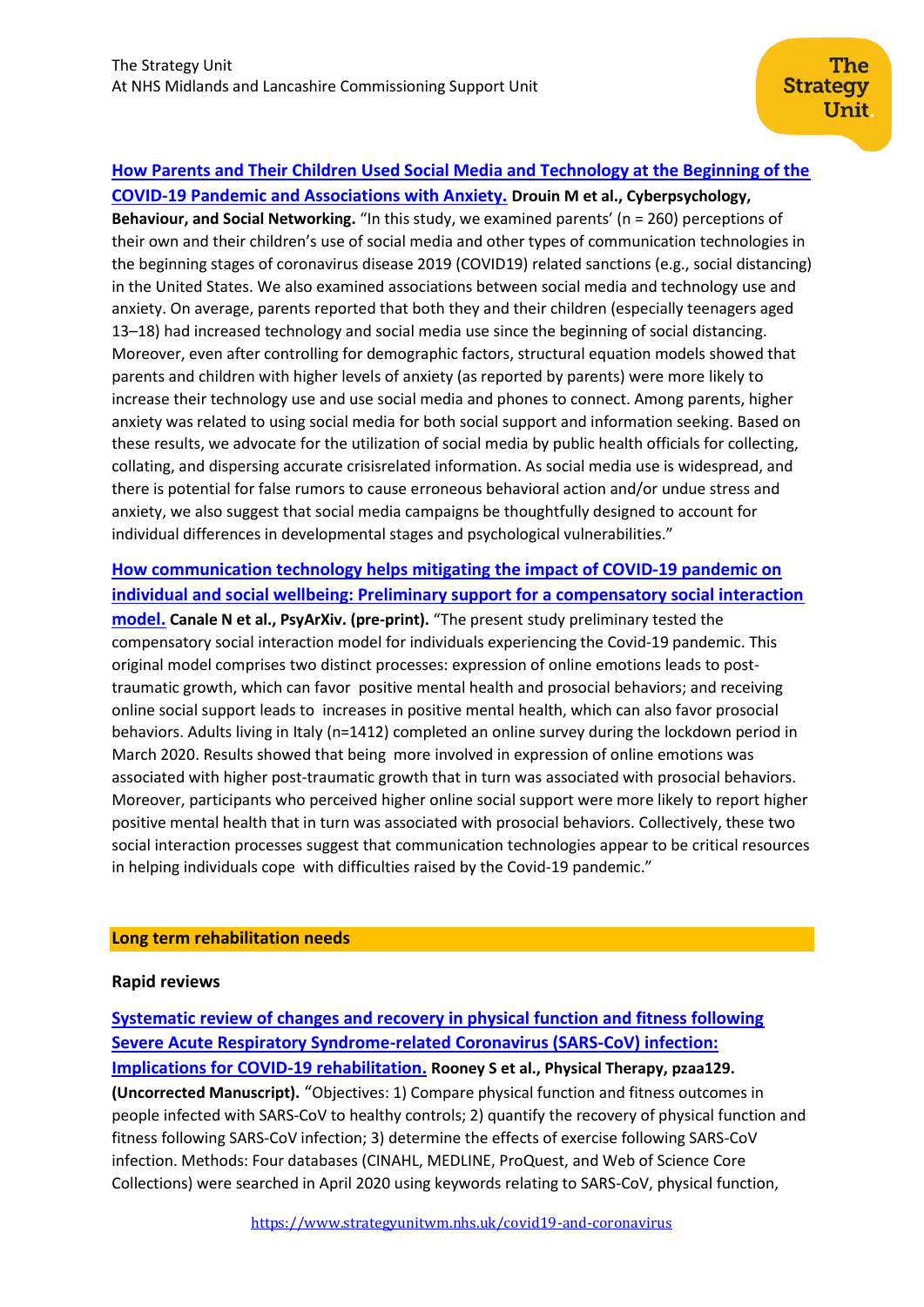fitness, and exercise. Observational studies or randomised controlled trials were included if they involved people following SARS-CoV infection and either assessed the change or recovery in physical function/fitness or evaluated the effects exercise post infection. Results: 10 articles were included in this review. Evidence from nine articles demonstrated that SARS-CoV patients had reduced levels of physical function and fitness post infection in comparison to healthy controls. Furthermore, patients demonstrated incomplete recovery of physical function, with some experiencing residual impairments 1 to 2 years post infection. Evidence from one randomised controlled trial found that a combined aerobic and resistance training intervention significantly improved physical function and fitness post infection in comparison to a control group. Conclusions: Physical function and fitness are impaired following SARS-CoV infection, and impairments may persist up to 1 to 2 years post infection. Researchers and clinicians can use these findings to understand the potential impairments and rehabilitation needs of people recovering from the current COVID-19 outbreak. While one study demonstrated that exercise can improve physical function and fitness post infection, further research is required to determine the effectiveness of exercise in people recovering from similar infections (eg, COVID19)".

## **Emerging evidence**

**[Impacts of Covid-19 on the immune, neuromuscular, and musculoskeletal systems and](https://www.scielo.br/pdf/rbme/v26n4/1806-9940-rbme-26-04-0285.pdf)  [rehabilitation.](https://www.scielo.br/pdf/rbme/v26n4/1806-9940-rbme-26-04-0285.pdf) D'Andréa Greve JM et al., Rev Bras Med Esporte.** "The new coronavirus, which causes the infectious disease named COVID-19 by the World Health Organization (WHO), was notified in 2020 in China. The main clinical manifestations in infected patients are fever, cough and dyspnoea. These patients are prone to developing cardiac changes, diffuse myopathy, decreased pulmonary function, decreased inspiratory muscle strength, and a deterioration in functional capacity. Thus, it is expected that patients affected by COVID-19 will suffer musculoskeletal consequences as a result of the inflammatory process and loss of muscle mass caused by immobility, generating motor incapacities that are not yet quantifiable. It is important to understand the clinical implications caused by COVID-19, in order to have better rehabilitation strategies for these patients. The aim of this study was to conduct a reflective analysis of the impact of COVID-19 on the immune, neuromuscular and musculoskeletal systems, and its rehabilitation process. This is a reflexive analysis, developed in the Laboratory for the Study of Movement of the Institute of Orthopaedics' and Traumatology, at the Universidade de São Paulo School of Medicine, SP, Brazil. In this analysis, we reflect on the following topics related to COVID-19: immunological mechanisms, impact on the neuromuscular and musculoskeletal systems, and the rehabilitation of patients."

## **[Anxiety and depression in COVID-19 survivors: role of inflammatory and clinical](https://www.sciencedirect.com/science/article/pii/S0889159120316068)**

**[predictors.](https://www.sciencedirect.com/science/article/pii/S0889159120316068) Mazza MG et al., Brain, Behavior, and Immunity.** "Infection-triggered perturbation of the immune system could induce psychopathology, and psychiatric sequelae were observed after previous coronavirus outbreaks. The spreading of the Severe Acute Respiratory Syndrome Coronavirus (COVID-19) pandemic could be associated with psychiatric implications. We investigated the psychopathological impact of COVID-19 in survivors, also considering the effect of clinical and inflammatory predictors. We screened for psychiatric symptoms 402 adults surviving COVID-19 (265 male,mean age58), at one month follow-up after hospital treatment. A clinical interview and a battery of self-report questionnaires were used to investigate post-traumatic stress disorder (PTSD), depression, anxiety, insomnia, and obsessive-compulsive (OC) symptomatology. We collected sociodemographic information, clinical data, baseline inflammatory markers and follow-up oxygen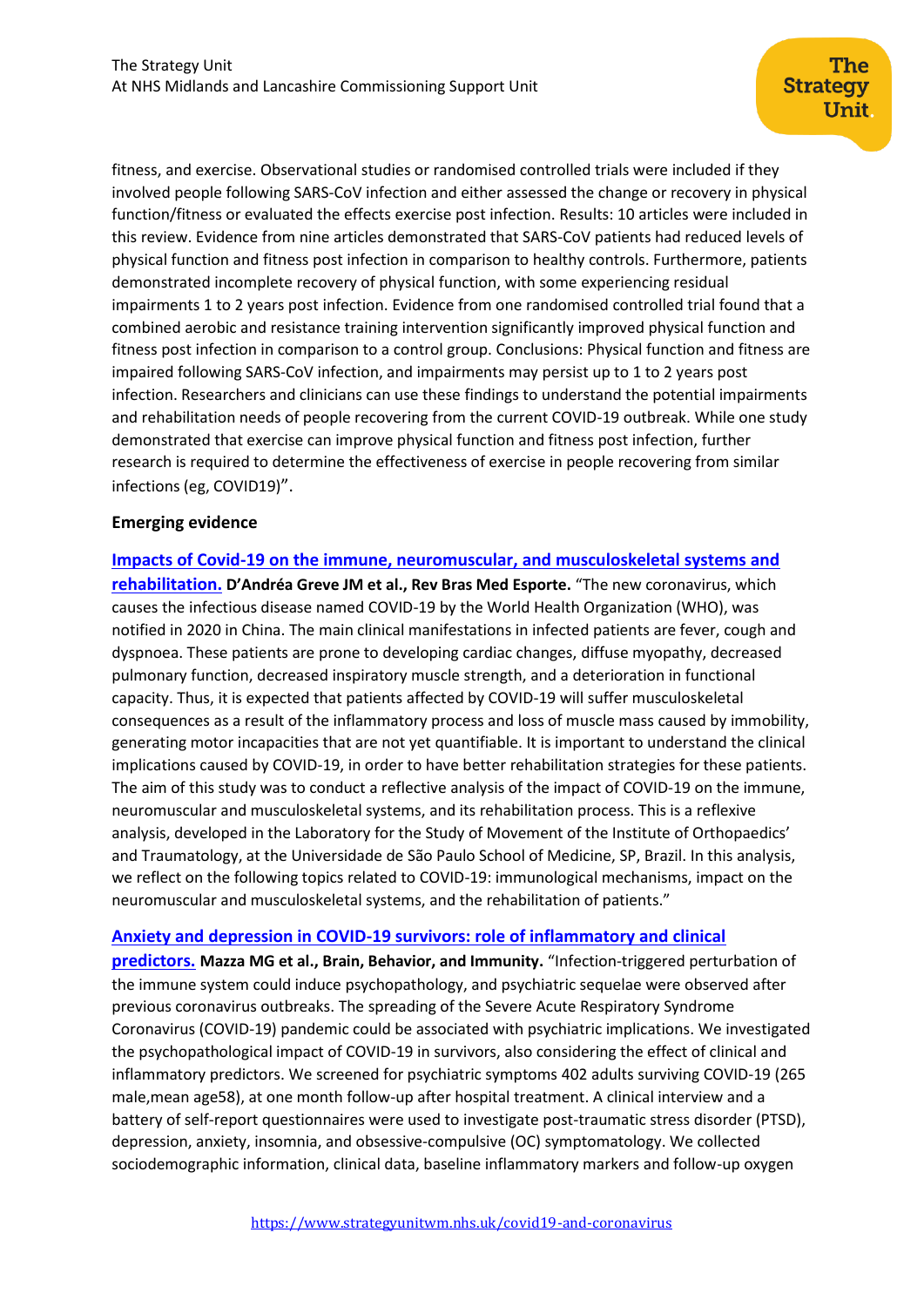saturation levels. A significant proportion of patients self-rated in the psychopathological range: 28% for PTSD, 31% for depression, 42% for anxiety, 20% for OC symptoms, and 40% for insomnia. Overall, 56% scored in the pathological range in at least one clinical dimension. Despite significantly lower levels of baseline inflammatory markers, females suffered more for both anxiety and depression. Patients with a positive previous psychiatric diagnosis showed increased scores on most psychopathological measures, with similar baseline inflammation. Baseline systemic immuneinflammation index (SII), which reflects the immune response and systemic inflammation based on peripheral lymphocyte, neutrophil and platelet counts, positively associated with scores of depression and anxiety at follow-up. PTSD, major depression, and anxiety, are all high-burden noncommunicable conditions associated with years of life lived with disability. Considering the alarming impact of COVID-19 infection on mental health, the current insights on inflammation in psychiatry, and the present observation of worse inflammation leading to worse depression, we recommend to assess psychopathology of COVID-19 survivors and to deepen research on inflammatory biomarkers, in order to diagnose and treat emergent psychiatric conditions."

**[Post-discharge symptoms and rehabilitation needs in survivors of COVID-19 infection: a](https://onlinelibrary.wiley.com/doi/10.1002/jmv.26368)  [cross-sectional evaluation.](https://onlinelibrary.wiley.com/doi/10.1002/jmv.26368) Halpin SJ et al., Journal of Medical Virology.** "There is currently very limited information on the nature and prevalence of post-COVID-19 symptoms after hospital discharge. A purposive sample of 100 survivors discharged from a large University hospital were assessed 4- 8 weeks after discharge by a multidisciplinary team of rehabilitation professionals using a specialist telephone screening tool designed to capture symptoms and impact on daily life. EQ-5D-5L telephone version was also completed. Participants were between 29 and 71 days (mean 48 days) post-discharge from hospital. Thirty-two participants required treatment in intensive care (ICU group) and 68 were managed in hospital wards without needing ICU care (ward group). New illnessrelated fatigue was the most common reported symptom by 72% participants in ICU group and 60.3% in ward group. The next most common symptoms were breathlessness (65.6% in ICU group; 42.6% in ward group) and psychological distress (46.9% in ICU group; 23.5% in ward group). There was a clinically significant drop in EQ5D in 68.8% in ICU group and in 45.6% in ward group. This is the first study from the United Kingdom (UK) reporting on post-discharge symptoms. We recommend planning rehabilitation services to manage these symptoms appropriately and maximise the functional return of COVID-19 survivors."

# **[Symptom Duration and Risk Factors for Delayed Return to Usual Health Among](https://www.cdc.gov/mmwr/volumes/69/wr/mm6930e1.htm?s_cid=mm6930e1_w)  [Outpatients with COVID-19 in a Multistate Health Care Systems Network -](https://www.cdc.gov/mmwr/volumes/69/wr/mm6930e1.htm?s_cid=mm6930e1_w) United States,**

**[March-June 2020.](https://www.cdc.gov/mmwr/volumes/69/wr/mm6930e1.htm?s_cid=mm6930e1_w) Tenforde MW et al., MWWR Morbidity and Mortality Weekly Report.**  "Prolonged symptom duration and disability are common in adults hospitalized with severe coronavirus disease 2019 (COVID-19). Characterizing return to baseline health among outpatients with milder COVID-19 illness is important for understanding the full spectrum of COVID-19 associated illness and tailoring public health messaging, interventions, and policy. During April 15- June 25, 2020, telephone interviews were conducted with a random sample of adults aged ≥18 years who had a first positive reverse transcription-polymerase chain reaction (RT-PCR) test for SARS-CoV-2, the virus that causes COVID-19, at an outpatient visit at one of 14 U.S. academic health care systems in 13 states. Interviews were conducted 14-21 days after the test date. Respondents were asked about demographic characteristics, baseline chronic medical conditions, symptoms present at the time of testing, whether those symptoms had resolved by the interview date, and whether they had returned to their usual state of health at the time of interview. Among 292 respondents, 94%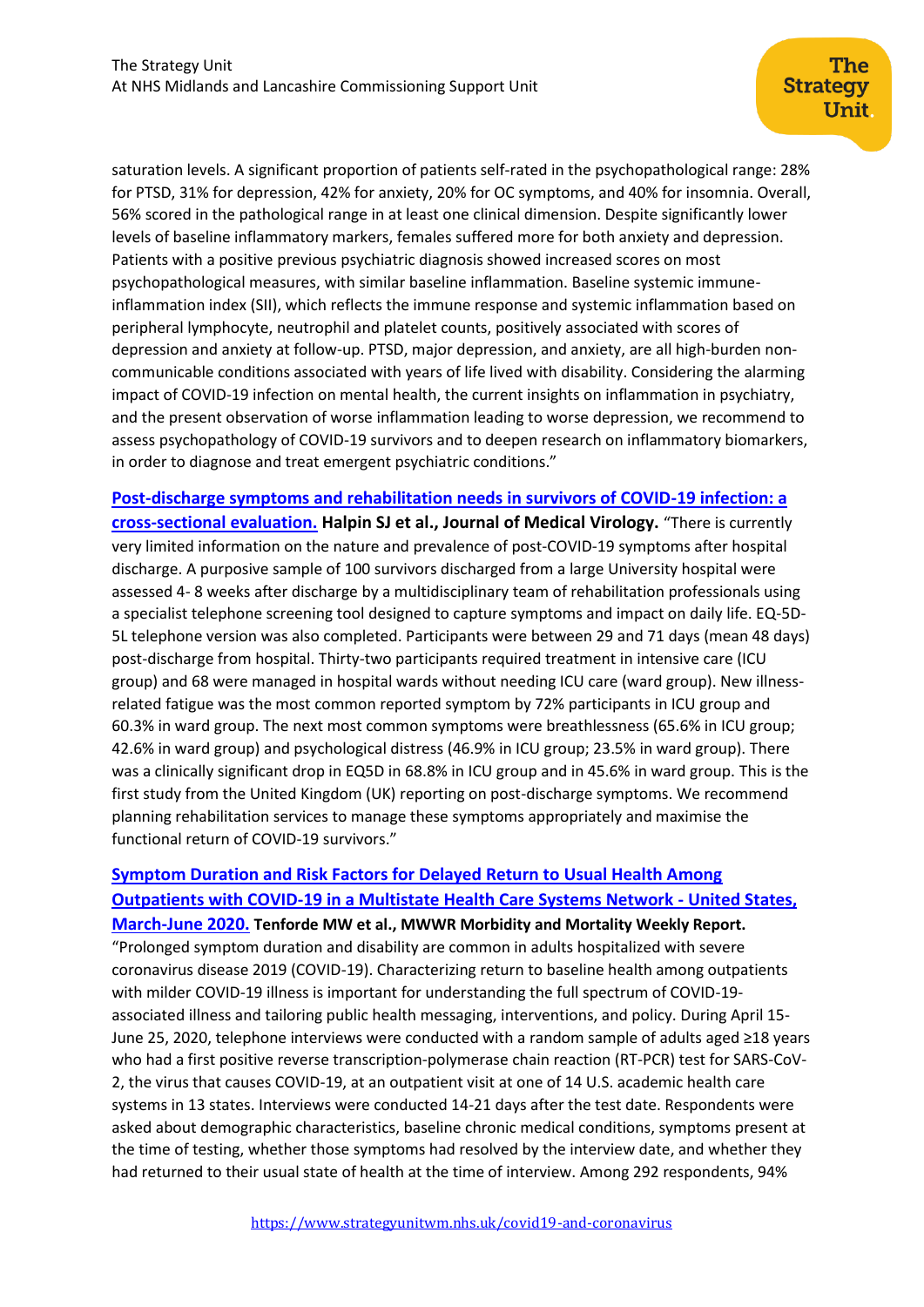(274) reported experiencing one or more symptoms at the time of testing; 35% of these symptomatic respondents reported not having returned to their usual state of health by the date of the interview (median = 16 days from testing date), including 26% among those aged 18-34 years, 32% among those aged 35-49 years, and 47% among those aged ≥50 years. Among respondents reporting cough, fatigue, or shortness of breath at the time of testing, 43%, 35%, and 29%, respectively, continued to experience these symptoms at the time of the interview. These findings indicate that COVID-19 can result in prolonged illness even among persons with milder outpatient illness, including young adults. Effective public health messaging targeting these groups is warranted. Preventative measures, including social distancing, frequent handwashing, and the consistent and correct use of face coverings in public, should be strongly encouraged to slow the spread of SARS-CoV-2."

# **[Why Rehabilitation must have priority during and after the COVID-19-pandemic: A](https://pubmed.ncbi.nlm.nih.gov/32719884/)  [position statement of the Global Rehabilitation Alliance.](https://pubmed.ncbi.nlm.nih.gov/32719884/) Gutenbrunner C et al., J Rehabil**

**Med.** "COVID-19 has become a pandemic with strong influence on health systems. In many cases it leads to a disruption of rehabilitation service provision. On the other hand, rehabilitation must be an integral part of COVID-19 management. Rehabilitation for COVID-19 should start from acute and early post-acute care and needs to be continued in the post-acute and long-term rehabilitation phase. Of course, it should follow specific safety protocol. Additionally, rehabilitation must be kept available for all other people who are in need. From the perspective of health system, the Global Rehabilitation Alliance urges decision makers to ensure that rehabilitation services will be available for all patients with COVID-19 in the acute, post-acute and long-term phase. Additionally, it must be ensured that all other persons with rehabilitation need have access to rehabilitation services. Rehabilitation services must be equipped with personal protection equipment and follow strict hygiene measures. In particular, rehabilitation must be accessible for vulnerable populations. For that reason, rehabilitation must be kept a health priority during the COVID-19 pandemic and given adequate financial resources. Last but not least, scientific studies should be performed to clarify the impact of the pandemic on rehabilitation services as well as on the needs for rehabilitation of COVID-19 patients."

## **COVID-[19 "Long Hauler" Symptoms Survey](https://dig.abclocal.go.com/wls/documents/2020/072720-wls-covid-symptom-study-doc.pdf) Report**. **Lambert NJ & Survivor Corps. Indiana**

**University. (non-peer reviewed).** "Many members of Survivor Corps report suffering from long-term symptoms of COVID-19 and have taken to calling themselves "Long Haulers." The forum founder, Diana Berrent, posted a survey on the Survivor Corps Facebook page asking members who identified as Long Haulers to respond by selecting all of the COVID-19-related symptoms they have experienced. The survey symptom list was based on initial COVID-19 research conducted by researchers affiliated with Survivor Corps, Dr. Natalie Lambert at Indiana University School of Medicine and Dr. Wendy Chung at Colombia University Irving Medical Center. The survey was made "open" so that survey participants could add symptoms to the list, and then future participants could also select the participant-added symptoms. Long Haulers' COVID-19 symptoms are far more numerous than what is currently listed on the CDC's website. While the impact of COVID-19 on the lungs and vascular system have received some media and medical attention, the results of this survey suggest that brain, whole body, eye, and skin symptoms are also frequent-occurring health problems for people recovering from COVID-19. Survivor Corp group members frequently report reaching out to primary care doctors for help managing such lesser-known and painful symptoms, but find that some physicians are unable or unwilling to help patients manage these due to lack of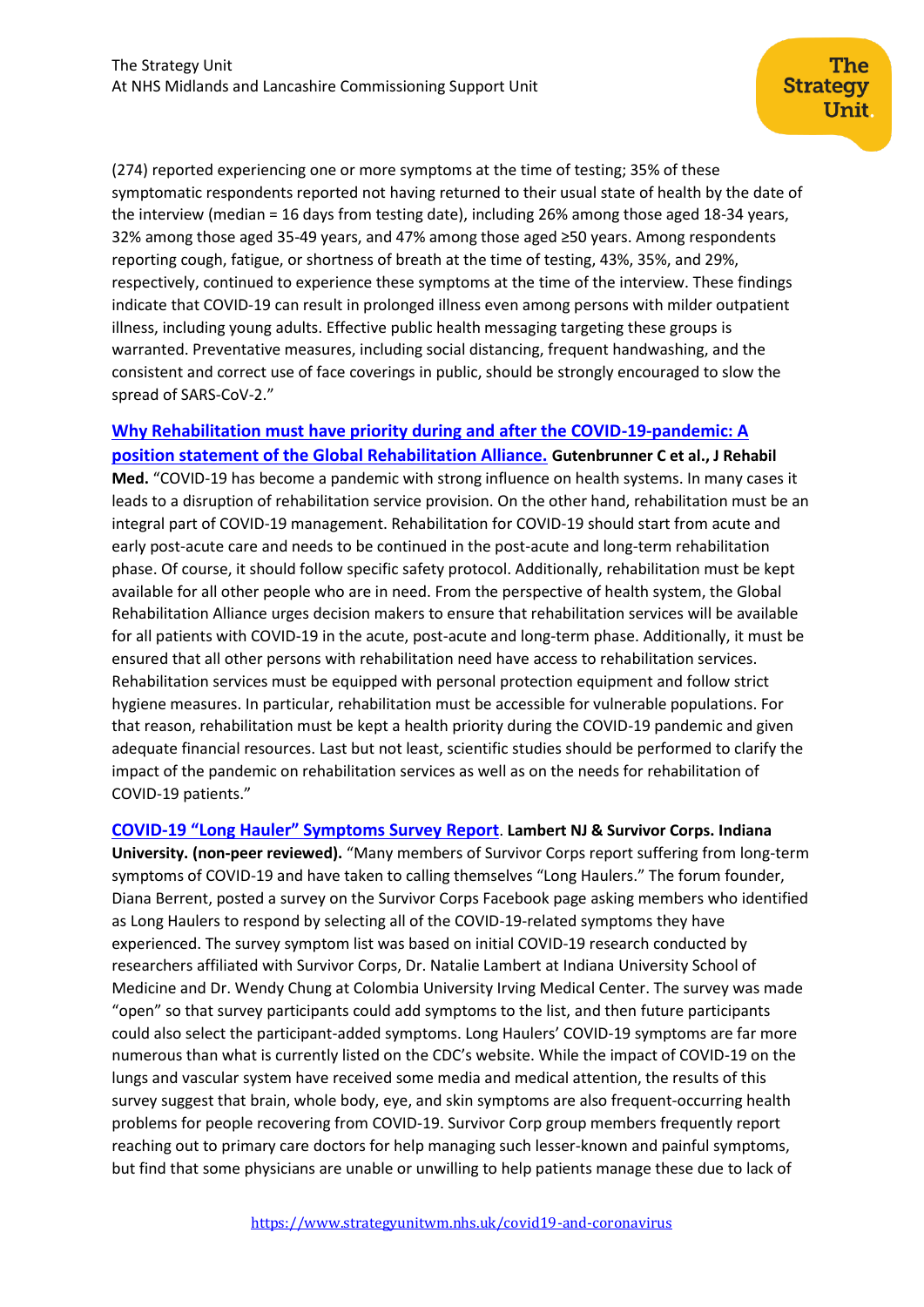research. A reported 26.5% of symptoms experienced by Long Haulers are described as painful by the group members."

## **[COVID-19 Guide for the Rehabilitation Clinician. A Review of Nonpulmonary](https://journals.lww.com/ajpmr/Fulltext/2020/08000/COVID_19_Guide_for_the_Rehabilitation_Clinician__A.2.aspx)**

**Manifestations [and Complications.](https://journals.lww.com/ajpmr/Fulltext/2020/08000/COVID_19_Guide_for_the_Rehabilitation_Clinician__A.2.aspx) Lopez M et al., Am J Phys Med Rehab.** "Severe acute respiratory syndrome coronavirus 2—also known as COVID-19—is primarily known for respiratory illness. Although it is clear that patients with moderate to severe cases of COVID-19 will require pulmonary rehabilitation, physiatrists will need to consider effective management plans for COVID-19 survivors with extrapulmonary involvement. This report will summarize key nonpulmonary considerations to guide rehabilitation clinicians who may be involved in the care of COVID-19 survivors with the best available early evidence."

## **Commentaries**

**From 'brain fog' to heart damage, COVID-[19's lingering problems alarm scientists.](https://www.sciencemag.org/news/2020/07/brain-fog-heart-damage-covid-19-s-lingering-problems-alarm-scientists)** Couzin-Frankel J. Science. (published online 31/7/20).

**[What exactly is mild covid-19?](https://blogs.bmj.com/bmj/2020/07/28/nisreen-a-alwan-what-exactly-is-mild-covid-19/)** Alwan NA. BMJ Opinion. (published online 28/7/20).

**[Persistent self-reported changes in hearing and tinnitus in post-hospitalisation COVID-19](https://www.tandfonline.com/doi/full/10.1080/14992027.2020.1798519)  [cases.](https://www.tandfonline.com/doi/full/10.1080/14992027.2020.1798519)** Munro KJ et al., Int J Audiology. (published online 31/7/20).

## **Useful resources**

**[Supporting your recovery after COVID-19.](https://www.yourcovidrecovery.nhs.uk/)** Singh S et al., YourCovidRecovery.NHS.UK.

## <span id="page-11-0"></span>**Screening and testing**

## **Guidance**

**[Use of Chest Imaging in the Diagnosis and Management of COVID-19: a WHO Rapid Advice](https://pubs.rsna.org/doi/pdf/10.1148/radiol.2020203173)  [Guide.](https://pubs.rsna.org/doi/pdf/10.1148/radiol.2020203173)** Akl EA et al., WHO.

## **Emerging evidence**

**[Weekly COVID-19 testing with household quarantine and contact tracing is feasible and](https://royalsocietypublishing.org/doi/pdf/10.1098/rsos.200915)  [would probably end the epidemic.](https://royalsocietypublishing.org/doi/pdf/10.1098/rsos.200915) Peto J et al., Royal Society Open Science.** "The COVID-19 epidemic can probably be ended and normal life restored, perhaps quite quickly, by weekly SARS-CoV-2 RNA testing together with household quarantine and systematic contact tracing. Isolated outbreaks could then be contained by contact tracing, supplemented if necessary by temporary local reintroduction of population testing or lockdown. Leading public health experts have recommended that this should be tried in a demonstration project in which a medium-sized city introduces weekly testing and lifts lockdown completely. The idea was not considered by the groups whose predictions have guided UK policy, so we have examined the statistical case for such a study. The combination of regular testing with strict household quarantine, which was not analysed in their models, has remarkable power to reduce transmission to the community from other household members as well as providing earlier diagnosis and facilitating rapid contact tracing"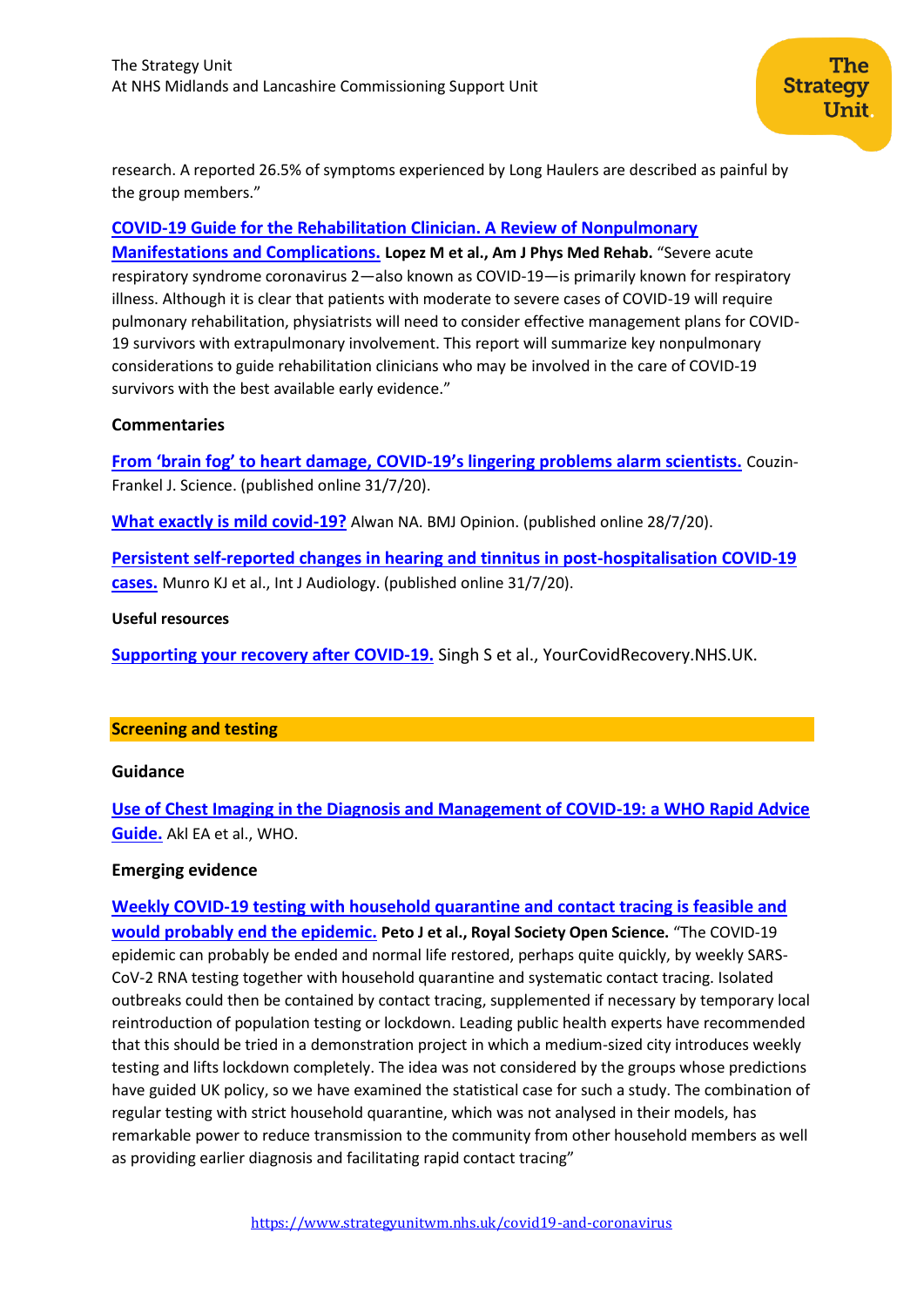## **[Universal screening for SARS-CoV-2 in pregnant women at term admitted to an East](https://www.ejog.org/article/S0301-2115(20)30477-2/fulltext)**

**[London maternity unit](https://www.ejog.org/article/S0301-2115(20)30477-2/fulltext). Abeysuriya S et al., European Journal of Obstetrics & Gynaecology and Reproductive Biology.** "Newham University Hospital based in East London serving a population with the highest death rate secondary to SARS-CoV-2 in the UK, commenced universal screening of all admissions to the Maternity Unit from 22nd April to 5th May, 2020. A proforma was created to capture key patient demographics, indication for admission and presence of SARS-CoV-2 related symptoms at the point of presentation. A total of 180 women with a mean age of 29.9 (SD 7.4) years, at a median gestation of 39 (IQR 37 + 1–40 + 3) weeks underwent universal screening with nasopharyngeal PCR swabs during the two-week period of the study. BAME identity or parity was not associated with the likelihood of a positive result. Seven women (3.9 %, 1.6–7.8) were tested positive for SARS-CoV-2, of whom 6 (3.3 %, 1.2–7.1) were asymptomatic; 85.7 % (42.1–99.6) of the SARS-CoV-2 positive women were asymptomatic. The sensitivity of symptom-driven testing was 14.3 % (0.36–57.87) and specificity was 91.86 % (86.72–95.48) with a positive predictive value of 6.67 % (1.08–31.95) and a negative predictive value of 96.34 % (95.10–97.28). The prevalence of SARS-CoV-2 in the maternity population served by Newham University Hospital was 3.9 %, four weeks after lockdown. Of the women who were found to be SARS-CoV-2 positive, a high proportion (87.9 %) were asymptomatic. These findings support the need for universal testing to enable targeted isolation and robust infectious control measures to mitigate outbreaks of SARS-CoV-2 in maternity units."

## **[Risk of COVID-19 among front-line health-care workers and the general community: a](https://www.thelancet.com/journals/lanpub/article/PIIS2468-2667(20)30164-X/fulltext)**

**[prospective cohort study.](https://www.thelancet.com/journals/lanpub/article/PIIS2468-2667(20)30164-X/fulltext) Nguyen LH et al., The Lancet Public Health.** "Data for front-line healthcare workers and risk of COVID-19 are limited. We sought to assess risk of COVID-19 among frontline health-care workers compared with the general community and the effect of personal protective equipment (PPE) on risk. We did a prospective, observational cohort study in the UK and the USA of the general community, including front-line health-care workers, using self-reported data from the COVID Symptom Study smartphone application (app) from March 24 (UK) and March 29 (USA) to April 23, 2020. Participants were voluntary users of the app and at first use provided information on demographic factors (including age, sex, race or ethnic background, height and weight, and occupation) and medical history, and subsequently reported any COVID-19 symptoms. We used Cox proportional hazards modelling to estimate multivariate-adjusted hazard ratios (HRs) of our primary outcome, which was a positive COVID-19 test. Among 2 035 395 community individuals and 99 795 front-line health-care workers, we recorded 5545 incident reports of a positive COVID-19 test over 34 435 272 person-days. Compared with the general community, frontline health-care workers were at increased risk for reporting a positive COVID-19 test (adjusted HR 11·61, 95% CI 10·93–12·33). To account for differences in testing frequency between front-line health-care workers and the general community and possible selection bias, an inverse probabilityweighted model was used to adjust for the likelihood of receiving a COVID-19 test (adjusted HR 3·40, 95% CI 3·37–3·43). Secondary and post-hoc analyses suggested adequacy of PPE, clinical setting, and ethnic background were also important factors. In the UK and the USA, risk of reporting a positive test for COVID-19 was increased among front-line health-care workers. Health-care systems should ensure adequate availability of PPE and develop additional strategies to protect health-care workers from COVID-19, particularly those from Black, Asian, and minority ethnic backgrounds. Additional follow-up of these observational findings is needed."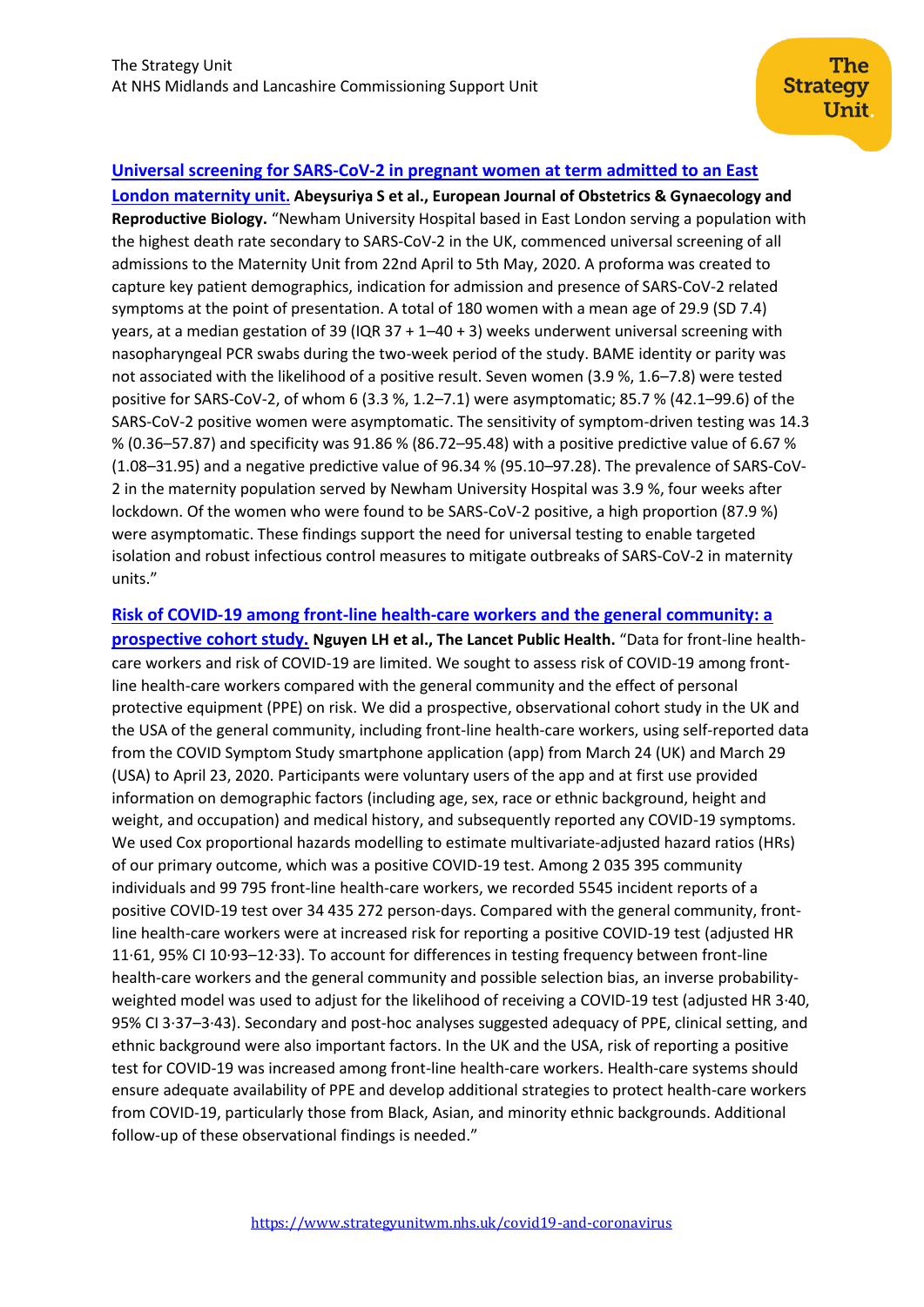## **[Characteristics and transmission dynamics of COVID-19 in healthcare workers at a London](https://www.journalofhospitalinfection.com/article/S0195-6701(20)30356-X/fulltext)**

**[teaching hospital.](https://www.journalofhospitalinfection.com/article/S0195-6701(20)30356-X/fulltext) Zheng C et al., Journal of Hospital Infection.** "Healthcare worker (HCW) associated COVID-19 is of global concern due to the potential for nosocomial spread and depletion of staff numbers. However, the literature on transmission routes and risk factors for COVID-19 in HCWs is limited. Staff records and virology testing results were combined to identify staff sickness and COVID-19 rates from March to April 2020. Comparisons were made with staff professional groups, department of work and ethnicity. Analysis was performed using Microsoft ExcelTM. COVID-19 rates in our HCWs largely rose and declined in parallel with the number of community cases. White and non-white ethnic groups among our HCWs had similar rates of infection. Clinical staff had a higher rate of laboratory-confirmed COVID-19 than non-clinical staff, but total sickness rates were similar. Doctors had the highest rate of infection, but took the fewest sickness days. Critical Care had lower rates than the Emergency Department (ED), but rates in the ED declined once all staff were advised to use Personal Protective Equipment (PPE). These findings show that sustained transmission of SARS-CoV-2 among our hospital staff did not occur, beyond the community outbreak, even in the absence of strict infection control measures in non-clinical areas. The results also suggest that current PPE is effective when used appropriately. In addition, our findings emphasise the importance of testing both clinical and non-clinical staff groups during a pandemic."

**[Olfactory and taste disorders in healthcare workers with COVID-19 infection.](https://link.springer.com/article/10.1007/s00405-020-06237-8) Villarreal IM et al., European Archives of Oto-Rhino-Laryngology.** "Severe acute respiratory syndrome caused by COVID-19 has spread globally for the last few months. Healthcare workers (HCW) are overexposed and infection rates are higher than in the rest of the population. Strict clinical assessment is paramount to detect suspicious cases. In this context, olfactory or taste dysfunction (OTD) appears as an early and frequent symptom. Evaluating its presence in early stages plays an important role nowadays. We performed a descriptive observational single-center study among 256 HCW at Hospital Universitario de Fuenlabrada affected by COVID-19 and confirmed using RT-PCR. A telephonic interview was performed, after obtaining oral informed consent. OTD was present in up to 70% of the cases as an early symptom, including mild-to-severe cases. The extent of these sensory deficits lasted an average of 11 days. In 26% of the patients, these sensory alterations persisted for over a month. OTD is reported as an early symptom among HCW with SARS-CoV-2 infection. Its strong association with test positivity is useful in the management of the infection and should be enough to indicate preventive isolation. We consider that OTD needs to be included in clinical screening questionnaires in HCW."

#### **Commentaries**

**[COVID-19 or common coronavirus? A cautionary tale in advanced diagnostics.](https://www.degruyter.com/view/journals/dx/ahead-of-print/article-10.1515-dx-2020-0093/article-10.1515-dx-2020-0093.xml)** Howard-Anderson J et al., Diagnosis.

**[COVID cases in England aren't rising: here'](https://www.cebm.net/covid-19/covid-cases-in-england-arent-rising-heres-why/)s why.** Heneghan C. Oxford CEBM. (published online 2/8/20).

**[Covid-19: Sandwell Council in West Midlands sets up contact tracing, citing failures of](https://www.bmj.com/content/370/bmj.m3065)  [national scheme.](https://www.bmj.com/content/370/bmj.m3065)** Limb M. BMJ, 370:m3065. (published online 31/7/20).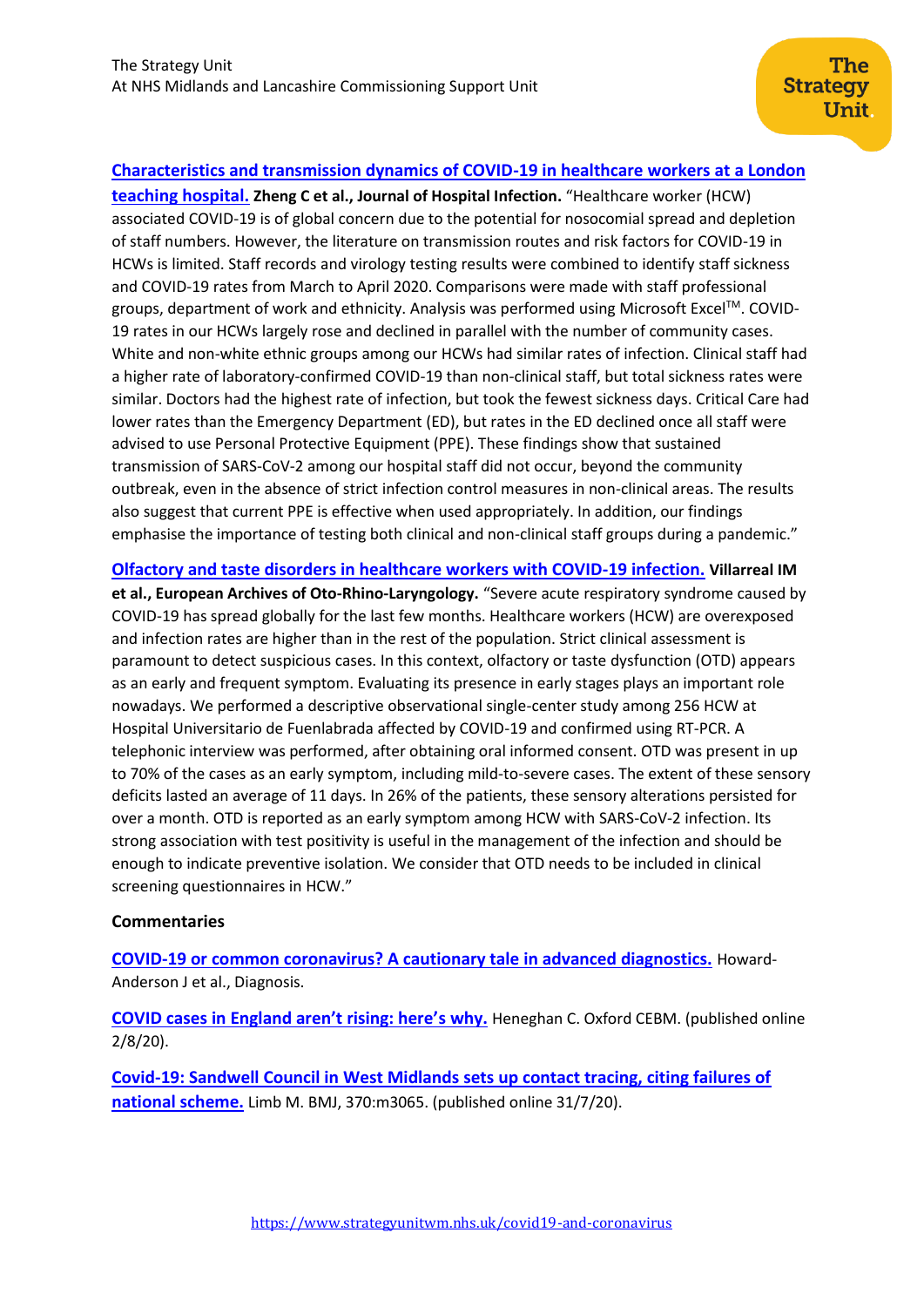#### **Broader impacts on health outcomes**

## **Commentary from the collaboration**

**Emerging evidence of COVID-[19's unequal mental health impacts on health and social care](https://www.health.org.uk/news-and-comment/blogs/emerging-evidence-of-covid-19s-unequal-mental-health-impacts-on-health-and)  [staff.](https://www.health.org.uk/news-and-comment/blogs/emerging-evidence-of-covid-19s-unequal-mental-health-impacts-on-health-and)** Kwong E & Marshall L. The Health Foundation. (published online 31/7/20).

**[Emerging evidence on health inequalities and COVID-19: July 2020.](https://www.health.org.uk/news-and-comment/blogs/emerging-evidence-on-health-inequalities-and-covid-19-july-2020)** Leavey C et al., The Health Foundation. (published online 4/8/20).

**[London Covid-19 Dialogue & Deliberation. Interim Report-](https://imperialcollegehealthpartners.com/wp-content/uploads/2020/07/London-Covid19-dialogue-and-deliberation_INTERIM-report-from-dialogue-phase_29062042375.pdf) early insights from a Dialogue [with Londoners.](https://imperialcollegehealthpartners.com/wp-content/uploads/2020/07/London-Covid19-dialogue-and-deliberation_INTERIM-report-from-dialogue-phase_29062042375.pdf)** Imperial College Health Partners and Ipsos MORI. (published online June 2020).

#### **Guidance**

**[Meeting the psychological needs of children in shielding families.](https://www.bps.org.uk/sites/www.bps.org.uk/files/Policy/Policy%20-%20Files/Meeting%20the%20psychological%20needs%20of%20children%20in%20shielding%20families.pdf)** British Psychological Society. (published July 2020).

#### **Rapid reviews**

#### *Mental health- general public*

#### **[Prevalence of posttraumatic and general psychological stress during COVID-19: A rapid](https://www.sciencedirect.com/science/article/pii/S0165178120326445)**

**[review and meta-analysis.](https://www.sciencedirect.com/science/article/pii/S0165178120326445) Cooke JE et al., Psychiatry Research**. "Emerging evidence suggests rates of posttraumatic stress and psychological stress in the general population are elevated due to COVID-19. However, a meta-analysis is needed to attain more precise prevalence estimates due to between-study variability. Thus, we performed a rapid review and meta-analysis of posttraumatic stress and general psychological stress symptoms during COVID-19. Electronic searches were conducted up to May 26th, 2020 using key terms: mental illness and COVID-19. A total of  $k = 14$  nonoverlapping studies were identified for inclusion. Random effects meta-analyses indicated that the pooled prevalence of posttraumatic stress symptoms and psychological stress in the general population was 23.88% and 24.84%, respectively. In both meta-analyses, the prevalence of stress symptoms was higher in unpublished compared to peer-reviewed studies. Overall, nearly one-infour adults experienced significant stress due to the COVID-19 pandemic. Psychological resources and services must be allocated to help address the mental health burden of COVID-19. High quality, longitudinal research on the long-term mental health effects of the pandemic is greatly needed."

#### **Emerging evidence**

#### *Public health*

**[Coronavirus and the social impacts on Great Britain: 31 July 2020.](ons.gov.uk/peoplepopulationandcommunity/healthandsocialcare/healthandwellbeing/bulletins/coronavirusandthesocialimpactsongreatbritain/31july2020) Davies R. Office for National Statistics.** "This week, over 8 in 10 adults (84%) who have left their homes have worn a face covering to slow the spread of the coronavirus (COVID-19) – an increase from 71% last week and 61% the week before. Over half of adults (57%) said they strongly supported the mandatory wearing of face coverings in shops and supermarkets. More than 3 in 10 adults (34%) said they would feel comfortable or very comfortable eating indoors at a restaurant this week, a similar proportion to last week (33%). Just over 1 in 10 adults (12%) said they would feel comfortable or very comfortable to visit an indoor gym, and 13% reported they would feel comfortable or very comfortable visiting an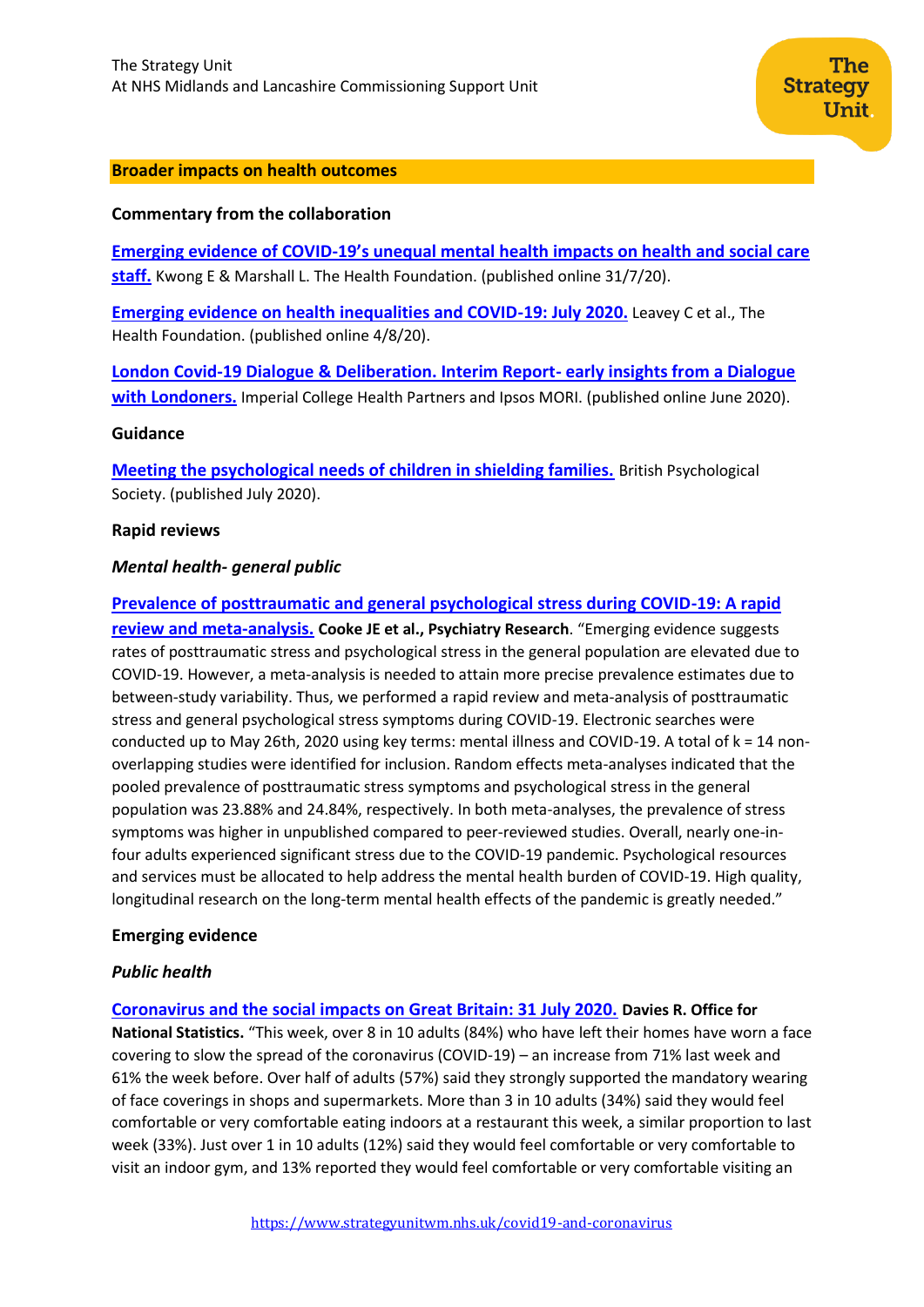indoor swimming pool or water park. More than 7 in 10 adults (73%) met up with other people to socialise this week – a similar proportion to last week (71%). Over half of working adults (54%) reported they had travelled to work in the past seven days, a similar level to last week (53%). Just under half of adults (47%) reported that they are likely or very likely to use the NHS COVID-19 app when it becomes available."

#### **[Understanding grief in a time of COVID-19 -](https://advance.sagepub.com/articles/preprint/Understanding_grief_in_a_time_of_COVID-19_-_a_hypothetical_approach_to_challenges_and_support/12687788) a hypothetical approach to challenges and**

**[support.](https://advance.sagepub.com/articles/preprint/Understanding_grief_in_a_time_of_COVID-19_-_a_hypothetical_approach_to_challenges_and_support/12687788) Fang C & Comery A. Advance (pre-print).** "This article develops preliminary understandings of loss and grief at both an individual and collective level following the COVID-19 outbreak. By examining relevant media and academic discourses, the authors analyse and envisage challenges and support for those experiencing loss during COVID-19. The discussion revisits and further relocates the ideas of good and bad deaths in the context of increased social constrains and inequalities. Further, two pairs of contrasting hypotheses are proposed to examine the impacts of COVID-19 on both bereaved individuals and society as a whole during and post the outbreak. The discussion captures a mixed picture of grief and bereavement, which highlights the importance of timely, holistic and continuous support. It is found that individual and collectives express diverse needs to respond to deaths and losses as a process of meaning-making. Further the significance of socio-cultural environments also become evident. These findings highlight community support during COVID-19 and further promote a grief literate culture as imperative to support individual and collective needs when confronted with loss and grief. This article provides timely and comprehensive accounts of possible challenges and support both for individual and collective experiences of loss and grief. These understandings could facilitate further research, informing better practice and policy decisions to support the bereaved in the context of COVID-19 and other disruptive world events."

**Life [on Hold. Children's Well](https://www.childrenssociety.org.uk/sites/default/files/life-on-hold-childrens-well-being-and-covid-19.pdf)-being and COVID-19. The Children's Society. (published online**  July 2020). "The report combines findings from The Children's Society's annual household survey conducted in April-June 2020 with over 2,000 young people aged 10-17, and a consultation with 150 children, seeking more in-depth information on the impact of Coronavirus and the associated lockdown on their lives. Key findings were: Parents report a wide range of impacts on their family, and on their children's happiness with friends and how much choice they have in life. Parents anticipate long term negative impacts on their children's education. Encouragingly, given the range of impacts reported, only around half expect a long term negative impact on the happiness of adults/ children in the household. Most children reported having coped to some degree with the changes made as a result of the pandemic. Those areas where they had coped less well were not being able to see their friends and family. The impact on friendships was also reiterated in children's responses to our consultation, which highlighted feelings of isolation. While most children are happy/satisfied, a greater proportion than usual scored below the midpoint on our preferred, and usually stable, multi-item measure of life satisfaction, which suggests that some children's cognitive well-being has been adversely affected. Parents felt that some children were happier with their time use than before lockdown and children responding to our consultation also highlighted advantages, such as being able to pursue hobbies, and appreciating more what they have in life. The self-care strategies described by children are reminiscent of the Five Ways to Wellbeing, with their main focus being on connecting with others followed by being active and creative."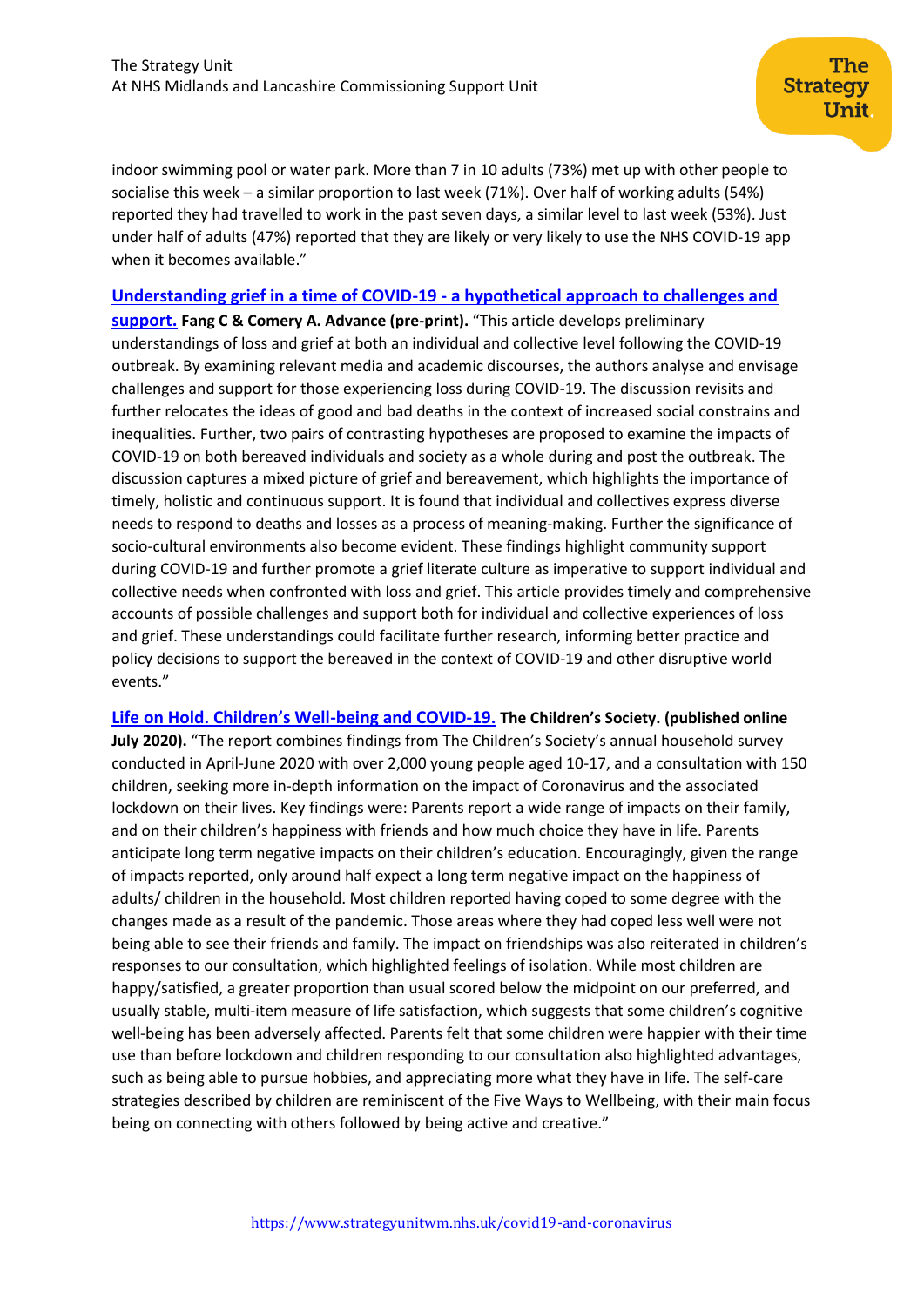## *Mental health- general public*

**[Coping and Tolerance of Uncertainty: Predictors and Mediators of Mental Health During](https://doi.apa.org/fulltext/2020-52963-001.pdf?sr=1)  [the COVID-19 Pandemic.](https://doi.apa.org/fulltext/2020-52963-001.pdf?sr=1) Rettie H & Daniels J. American Psychologist.** "The current pandemic wave of COVID-19 has resulted in significant uncertainty for the general public. Mental health and examining factors that may influence distress have been outlined as key research priorities to inform interventions. This research sought to examine whether intolerance of uncertainty and coping responses influence the degree of distress experienced by the U.K. general public during the COVID-19 pandemic. Using a cross-sectional online questionnaire design, participants were recruited (N=842) using snowball sampling over a 10-day period in the early "lockdown" phase of the pandemic. Around a quarter of participants demonstrated significantly elevated anxiety and depression, with14.8% reaching clinical cut off for health anxiety. A one-way multivariate analysis of variance indicated those in "vulnerable" groups were significantly more anxious (p<.001), and also more anxious in relation to their health (p<.001). Mediation modelling demonstrated maladaptive coping responses partially mediated the predictive relationship between intolerance of uncertainty and psychological distress. Mental health difficulties have become significantly raised during the first wave of the COVID-19 pandemic in the United Kingdom, particularly for the vulnerable. Findings support emerging research suggesting the general public is struggling with uncertainty, more so than normal. Vulnerable groups are more anxious about their health, but not more intolerant of uncertainty than the nonvulnerable. Finally, this study indicated two modifiable factors that could act as treatment targets when adapting interventions for mental health during the COVID-19 global health crisis."

**[Social capital and mental health during the COVID-19 pandemic.](https://osf.io/preprints/socarxiv/zrkgh/download) Rodela TT et al., SocArXiv. (pre-print).** "COVID-19 pandemic is affecting mental health and wellbeing across populations. The continued burden of psychosocial stressors in different contexts necessitates multipronged interventions that address mental health problems and associated disparities. Global evidence suggests that social capital plays a critical role in determining mental health outcomes in communities, which can be leveraged for improving mental health in COVID-19. As communities with better social capital is likely to have a lower burden of mental disorders, it is necessary to assess potential measures to use social capital for mental health promotion in vulnerable populations. The existing forms of social capital may provide social support within and between communities that are critically affected by COVID-19. Alongside faster recovery from socioeconomic challenges, social capital interventions may strengthen the social determinants of mental health and empower communities to alleviate the psychosocial consequences of this pandemic."

#### *Pre-existing conditions*

**[Understanding the experiences of people who inject drugs during the COVID-19 pandemic:](https://arc-w.nihr.ac.uk/Wordpress/wp-content/uploads/2020/07/LUCID-B-Interim-report-3-28th-July-2020.pdf)  [Interim report 3.](https://arc-w.nihr.ac.uk/Wordpress/wp-content/uploads/2020/07/LUCID-B-Interim-report-3-28th-July-2020.pdf) Hines LA et al., University of Bristol.** "Third interim report from telephone interviews with 30 people who inject drugs, to understand the challenges that people who inject drugs are facing during the COVID-19 pandemic. The study team are publishing interim reports of their findings, covering issues such as social distancing, drug supply, accessing needle and syringe programmes, accommodation and collecting prescriptions. This interim report has being created to keep key local and national stakeholders updated with interview findings before a more rigorous analysis takes place, to allow rapid responses in service development and inform further research."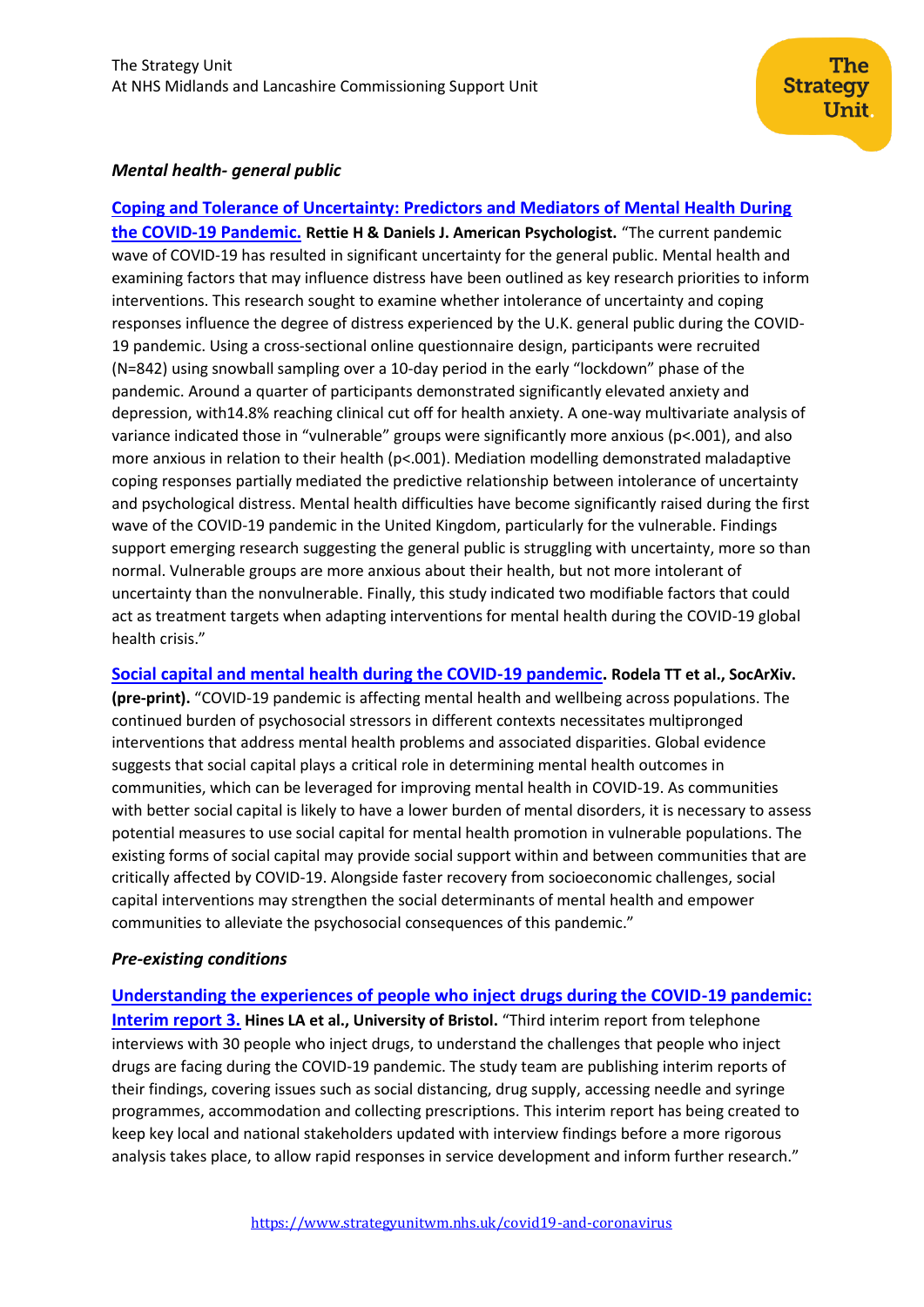# **[How is COVID-19 Affecting the Mental Health of Children with Special Educational Needs](https://www.ncbi.nlm.nih.gov/research/coronavirus/publication/32737668)**

**[and Disabilities and Their Families?](https://www.ncbi.nlm.nih.gov/research/coronavirus/publication/32737668) Asbury K et al., J Autism Dev Disord.** "Parents of children with Special Educational Needs and Disabilities in the UK (n = 241) were asked to describe the impact of COVID-19 on their own mental health and that of their child. An inductive content analysis of the data was undertaken. Both parents and children appear to be experiencing loss, worry and changes in mood and behaviour as a result of the rapid social changes that have occurred. Some parents reported feeling overwhelmed and described the impact of child understanding and awareness. Finally, a minority of parents reported that COVID-19 has had little impact on mental health in their family, or has even led to improvements. Implications for how to support these families in the immediate future are discussed."

## **[Caregivers' Mental Health and Somatic Symptoms During Covid](https://academic.oup.com/psychsocgerontology/article/doi/10.1093/geronb/gbaa121/5879757)-19. Park SS. The Journals of**

**Gerontology**. "Objectives: This study examines differences in the mental and physical health of the U.S. population during the early stages of the COVID-19 pandemic among three groups: noncaregivers, short-term caregivers (one year or less), and long-term caregivers (greater than one year). Methods: Data from the Understanding America Study are used to describe group differences in reports of psychological distress and somatic symptoms. Logistic and negative binomial regression models are used to examine whether these differences persist after adjusting for demographic, socioeconomic, and pre-pandemic health conditions. To understand within-group differences in caregiving demands, the intensity of care provided by short-term and long-term caregivers, as well as selected patients' health conditions are summarized. Results: Adults' mental and physical health varied substantially by caregiver status. Caregivers continued to fare worse than non-caregivers in terms of mental health and fatigue, and long-term caregivers were more likely to report headache, body aches, and abdominal discomfort than both short-term caregivers and non-caregivers, net of controls. The nature of caregiving differed between short-term and long-term caregivers, with the latter more likely to provide greater hours of care, and to be looking after patients with permanent medical conditions. Discussion: Efforts to understand and mitigate the impact of the pandemic on population health should include caregivers, whose mental and physical health were already vulnerable before COVID19."

## **Commentaries**

## *Public health*

**[Behavioural, environmental, social, and systems interventions against covid-19.](https://www.bmj.com/content/370/bmj.m2982)** Michie S & West R. BMJ,370:m2982. (published online 28/7/20).

**[Infectious Disease Outbreak Related Stigma and Discrimination during the COVID-19](https://www.ncbi.nlm.nih.gov/pmc/articles/PMC7384410/)  [Pandemic: Drivers, Facilitators, Manifestations, and Outcomes across the World.](https://www.ncbi.nlm.nih.gov/pmc/articles/PMC7384410/)** Ransing R et al., Brain Behav Immun. (published online 27/7/20).

## *Mental health*

**[Suicide Research, Prevention, and COVID-19. Towards a Global Response and the](https://econtent.hogrefe.com/doi/pdf/10.1027/0227-5910/a000731)  [Establishment of an International Research Collaboration.](https://econtent.hogrefe.com/doi/pdf/10.1027/0227-5910/a000731)** Niederkrotenthaler T et al., Crisis. (published online 27/7/20)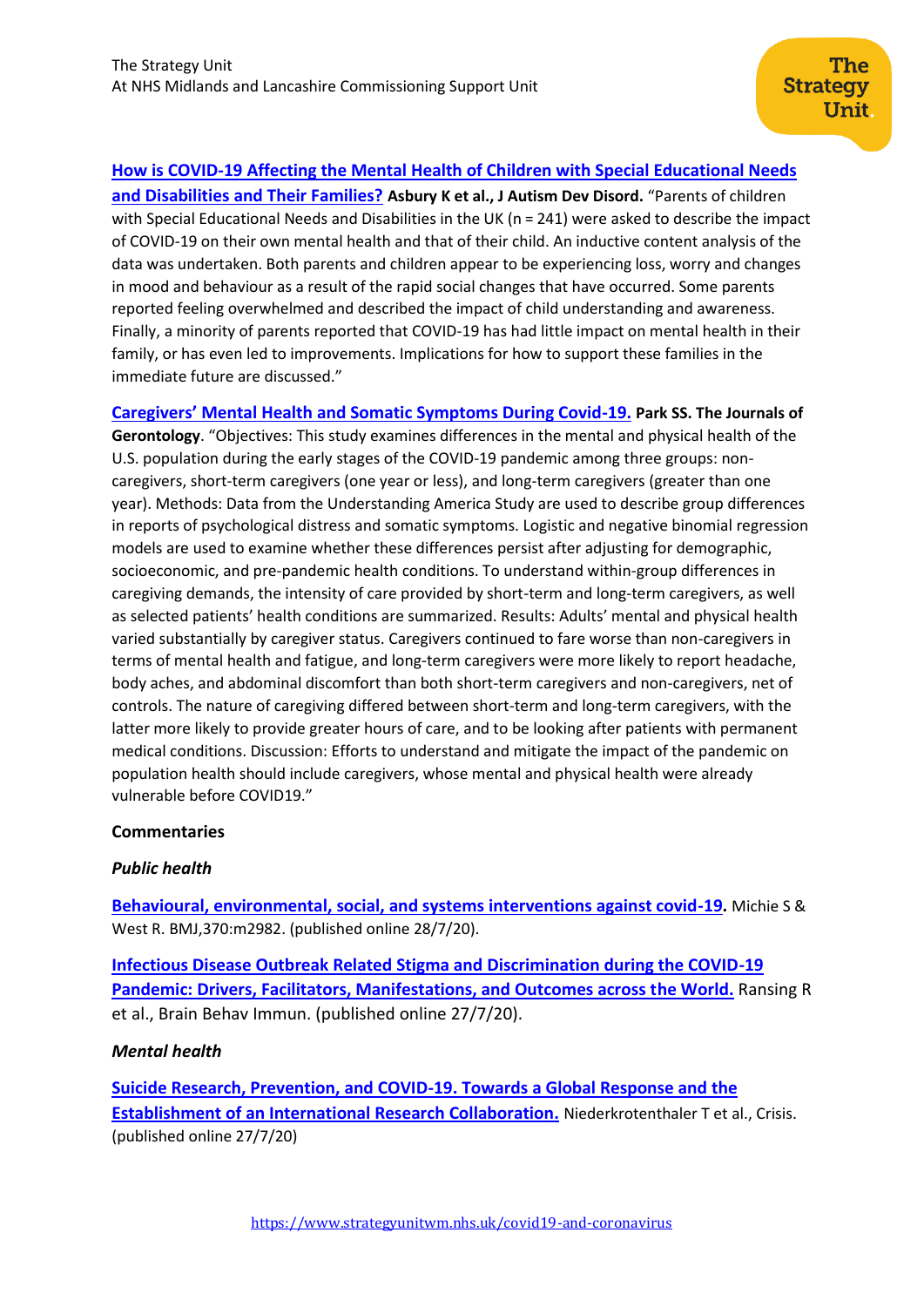**[COVID-19 and the Management of Chronic Mental Illnesses](https://link.springer.com/content/pdf/10.1007/s40737-020-00188-3.pdf).** Javed A & Afzal M. J Psychosoc Rehabil Ment Health. (published online July 2020).

**[COVID-19: The Hidden Impact on Mental Health and Drug Addiction.](https://www.frontiersin.org/articles/10.3389/fpsyt.2020.00767/full)** Chiappini S et al., Frontiers in Psychiatry. (published online 29/7/20).

#### **Useful resources**

**[Creating Wellness in a Pandemic: A Practical Framework for Health Systems Responding to](https://www.ncbi.nlm.nih.gov/pmc/articles/PMC7371299/)  [Covid-19.](https://www.ncbi.nlm.nih.gov/pmc/articles/PMC7371299/)** Adibe B et al., NEJM Catal Innov Care Deliv.

**[Remotely Delivered Cognitive Behavior Therapy for Disturbed Grief During the COVID-19](https://www.tandfonline.com/doi/pdf/10.1080/15325024.2020.1793547)  [Crisis: Challenges and Opportunities.](https://www.tandfonline.com/doi/pdf/10.1080/15325024.2020.1793547)** Boelen PA et al., Journal of Loss and Trauma. (published online 31/7/20).

**Impact on non-Covid care**

## **Commentary from the collaboration**

**[How might COVID-19 affect the number of GPs available to see patients in England?](https://www.health.org.uk/publications/long-reads/how-might-covid-19-affect-the-number-of-gps-available-to-see-patients-in-england)** Fisher R & Asaria M. The Health Foundation. (published online 6/8/20).

**[Technology and innovation for long-term](https://www.kingsfund.org.uk/sites/default/files/2020-07/Technology%20and%20innovation%20for%20long-term%20health%20conditions%20August%202020.pdf) health conditions.** Collins B. The King's Fund. (published online August 2020).

#### **Guidance**

**[Third phase of NHS response to COVID-19.](https://www.england.nhs.uk/coronavirus/publication/third-phase-response/)** NHS England. (published online 31/7/20).

**[Readying the NHS and social care for the COVID-19 peak.](https://committees.parliament.uk/publications/2179/documents/20139/default/)** House of Commons Public Accounts Committee. (published online 20/7/20).

**[Restarting gastrointestinal endoscopy in the deceleration and early recovery phases of](https://www.rcpjournals.org/content/clinmedicine/early/2020/06/08/clinmed.2020-0296.full.pdf)  [COVID-19 pandemic: Guidance from the British Society of Gastroenterology](https://www.rcpjournals.org/content/clinmedicine/early/2020/06/08/clinmed.2020-0296.full.pdf)**. Rees CJ et al., Clinical Medicine.

**[Psychological insights for cancer services recovery planning.](https://www.bps.org.uk/sites/www.bps.org.uk/files/Policy/Policy%20-%20Files/Psychological%20insights%20for%20cancer%20services%20recovery%20planning.pdf)** British Psychological Society & Division of Clinical Psychology- Faculty for Oncology & Palliative Care. (published online July 2020).

## **Emerging evidence**

**[Resilient Health and Care. Learning the lessons of COVID-19 in the English NHS.](https://www.ippr.org/files/2020-07/resilient-health-and-care-july20.pdf) Thomas C. Institute for Public Policy Research. (published online July 2020).** "Covid-19 is one of the biggest shocks in modern peacetime history. It has caused huge loss of life, and severely impacted both our society and our economy. It might be tempting to see the outbreak as a case of bad luck – a one-off event from which we should return to normal, as soon as possible. This would, however, be a mistake. The evidence is clear that global disease outbreaks are a growing threat (WEF 2019). We should, therefore, approach Covid-19 like a natural disaster. When flooding or earthquakes occur, it is always important to build back with flood defences and resilient construction. We need to do the same in the health and care system. Put another way, the next few months will not just be about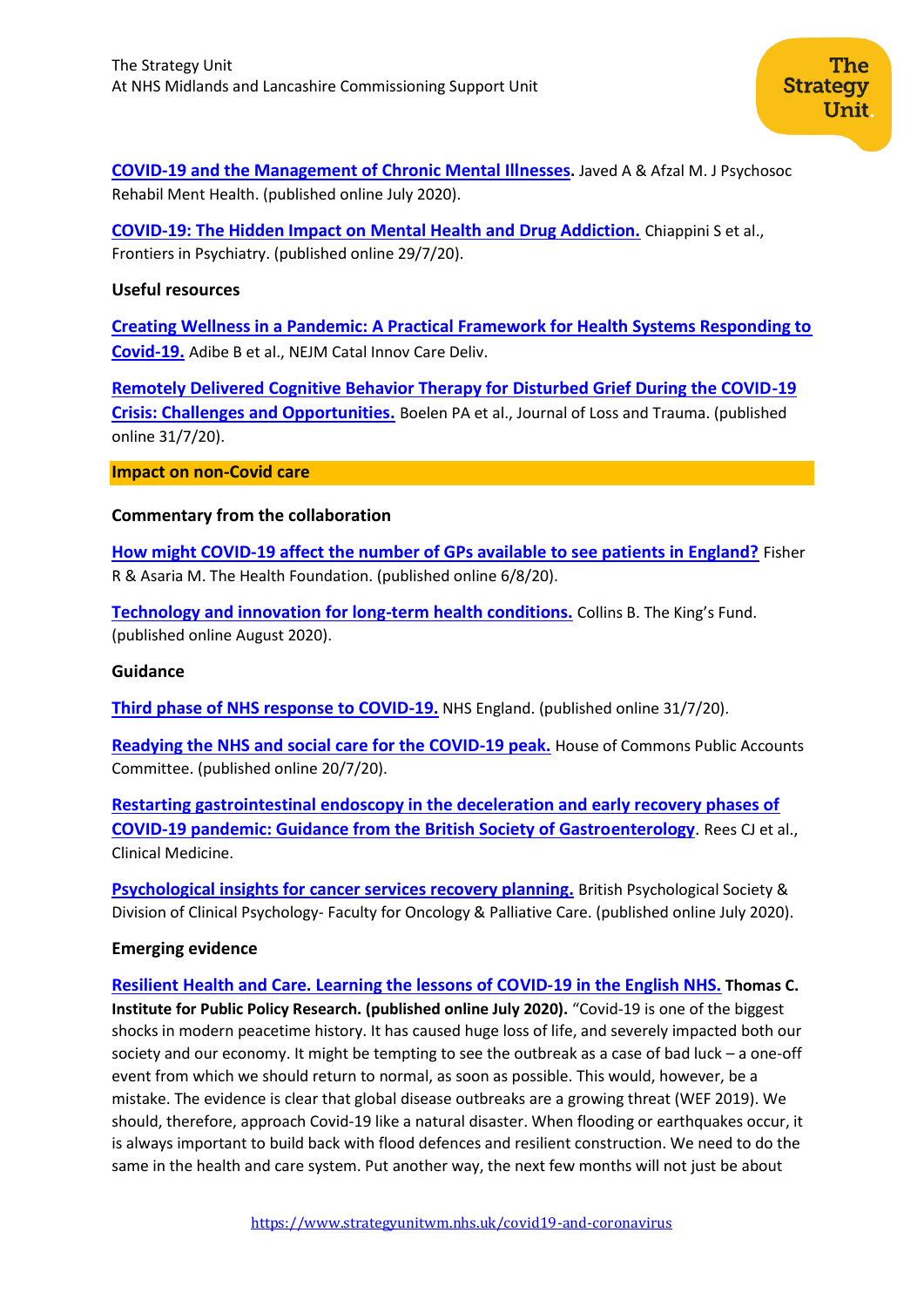rebuilding our healthcare system to its previous state, but about building it back better. Of course, that does not mean preparing retroactively for an identical crisis. The next health shock, when it comes, is likely to look quite different. Instead, the onus is on the government to consider how the healthcare system could be if it were given the capacity, resources, and flexibility to adapt to shocks when they emerge. To begin this process, we need to explore why our system struggled this time. Through a rapid review of the international data, we identify three key macro themes: capacity, resourcing and population health (see annex 1 for a summary scorecard). Across these themes, we show that the UK system was in a poor position to resist a health shock, compared to the international standard. The fact that the UK's health and care system has struggled during the coronavirus pandemic can be traced back to decisions taken during austerity. Driven by a desire to cut the deficit after the 2008/09 financial crash, government challenged public services to deliver the same level of service, and the same outcomes but with steadily less resources. Their underlying logic was that quality could be protected, while waste would be cut. Covid-19 has shown the consequences of these cuts, and exposed their short-termism and inefficiency. Now, the UK government should take the opportunity to create a system where resilience is considered efficient, where long-term thinking is encouraged, and where resources are allocated to deliver on it. To this end, English health policy might borrow from economic policy's 'fiscal rules', and introduce six 'health and care resilience rules'. We recommend that these are as follows."

**[Data-informed recommendations for services providers working with vulnerable children](https://www.sciencedirect.com/science/article/pii/S0145213420302970)  [and families during the COVID-19 pandemic.](https://www.sciencedirect.com/science/article/pii/S0145213420302970) Wilke NG et al., Child Abuse & Neglect.** "The goal of the present study was to better understand the impact of the pandemic and associated response measures on vulnerable children and families and provide data-informed recommendations for public and private service providers working with this population. Representatives from 87 nongovernment organizations (NGOs) providing a variety of direct services (i.e. residential care, family preservation, foster care, etc.) to 454,637 vulnerable children and families in 43 countries completed a brief online survey. Using a mixed methods design, results examined 1) ways in which children and families have been directly impacted by COVID-19, 2) the impact of the pandemic on services provided by NGOs, 3) government responses and gaps in services for this population during the pandemic, and 4) strategies that have been effective in filling these gaps. Data revealed that the pandemic and restrictive measures were associated with increased risk factors for vulnerable children and families, including not having access to vital services. The NGOs experienced government restrictions, decreased financial support, and inability to adequately provide services. Increased communication and supportive activities had a positive impact on both NGO staff and the families they serve. Based on the findings, ten recommendations were made for service providers working with vulnerable children and families during the COVID-19 pandemic."

#### *Primary care*

#### **[The impact of COVID-19 restrictions on needle and syringe programme provision and](https://www.sciencedirect.com/science/article/pii/S0955395920301912?via%3Dihub)**

**[coverage in England.](https://www.sciencedirect.com/science/article/pii/S0955395920301912?via%3Dihub) Whitfield M et al., Int J Drug Policy.** "The restrictions introduced in response to COVID-19 present many challenges, particularly for vulnerable and marginalised populations. These include maintaining access to Needle and Syringe Programmes (NSPs) to reduce the harms associated with injecting drugs. NSPs effectiveness is coverage dependent, but lockdowns and social distancing limit NSP access and availability. The impact on NSP provision in England is explored using enhanced monitoring data. Data collected through an established comprehensive monitoring system from five four-week periods, centred on the implementation of restrictions in the UK in mid-March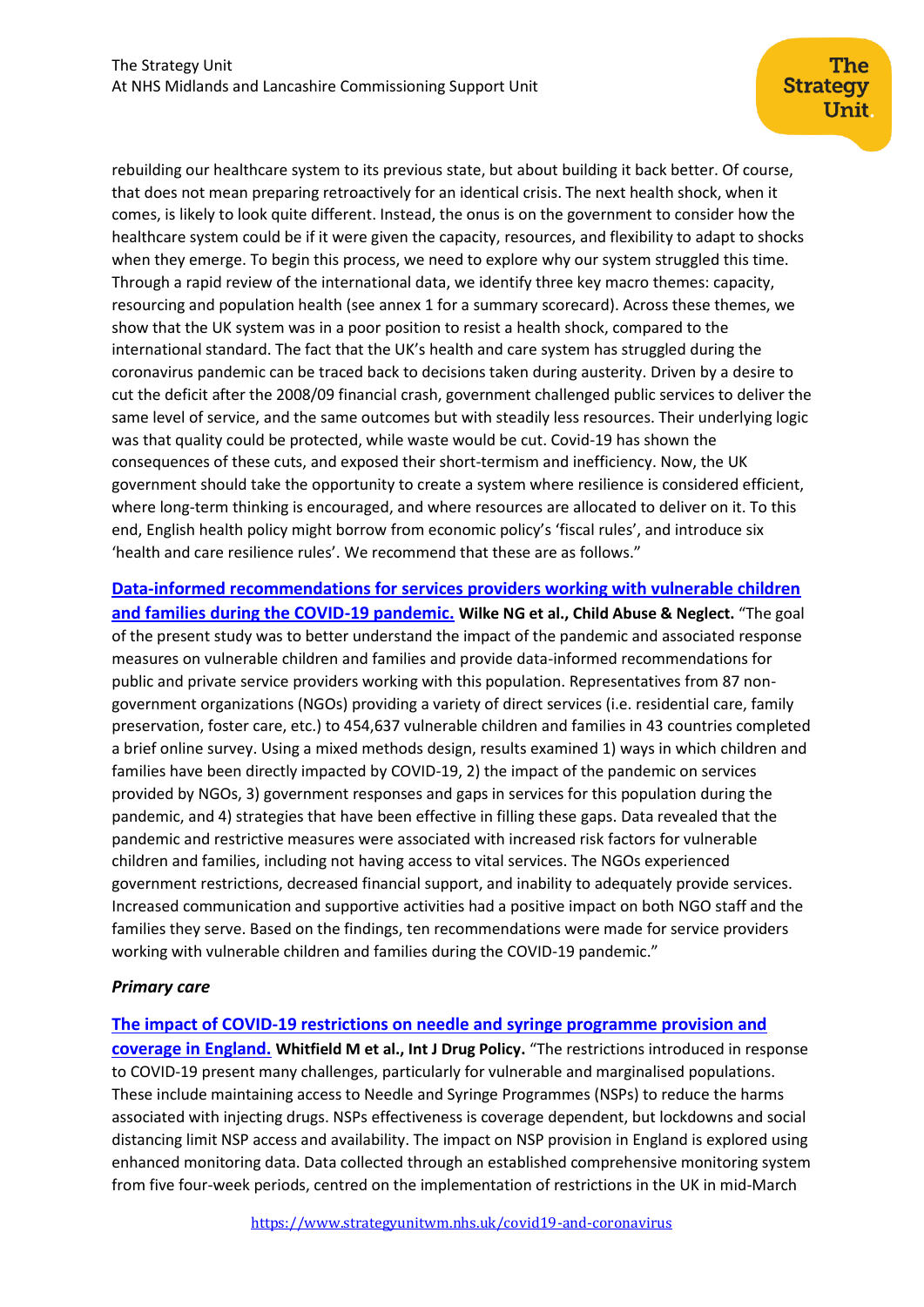2020, are examined. Weekly averages are compared to allow for public holidays and weekly variation in activity. The restrictions resulted in the number of NSP clients decreasing by 36%, visits by 36%, and needles distributed by 29%. NSP coverage for those injecting psychoactive drugs halved, declining from 14 needles per-week during the 4-weeks to 15th March 2020 to 7 needles per-week by mid-April, and coverage has remained at this level since then. Though it is currently unclear if there has been a decline in injecting, the decline in NSP coverage is so marked that it almost certainly reflects decreased utilisation among those in need, indicating increased equipment reuse and risk."

**[COVID-19 and reproductive justice in Great Britain and the United States: ensuring access](https://academic.oup.com/jlb/article/7/1/lsaa027/5838025)  [to abortion care during a global pandemic.](https://academic.oup.com/jlb/article/7/1/lsaa027/5838025) Romanis EC et al., Journal of Law and the Bioscience, 7(1).** "In this paper we consider the impact that the COVID-19 pandemic is having on access to abortion care in Great Britain (GB) (England, Wales, and Scotland) and the United States (US). The pandemic has exacerbated problems in access to abortion services because social distancing or lockdown measures, increasing caring responsibilities, and the need to self-isolate are making clinics much more difficult to access, and this is when clinics are able to stay open which many are not. In response we argue there is a need to facilitate telemedical early medical abortion in order to ensure access to essential healthcare for people in need of terminations. There are substantial legal barriers to the establishment of telemedical abortion services in parts of GB and parts of the US. We argue that during a pandemic any restriction on telemedicine for basic healthcare is an unjustifiable human rights violation and, in the US, is unconstitutional."

## *Elective care*

# **Is a "COVID-19-[free" hospital the answer to resuming elective surgery during the current](https://www.surgjournal.com/article/S0039-6060(20)30434-7/fulltext)  [pandemic? Results from the first available prospective study.](https://www.surgjournal.com/article/S0039-6060(20)30434-7/fulltext) Gammeri E et al., Surgery.**

"Resumption of elective surgery during the current coronavirus disease 2019 pandemic crisis has been debated widely and largely discouraged. The aim of this prospective cohort study was to assess the feasibility of resuming elective operations during the current and possible future peaks of this coronavirus disease 2019 pandemic. We collected data during the peak of the current pandemic in the United Kingdom on adult patients who underwent elective surgery in a "COVID-19-free" hospital from April 8 to May 29, 2020. The study included patients from various surgical specialties. Nonelective and pediatric cases were excluded. The primary outcome was 30-day mortality postoperatively. Secondary outcomes were the rate of coronavirus disease 2019 infections, new onset of pulmonary symptoms after hospitalization, and requirement for admission to the intensive care unit. A total of 309 consecutive adult patients were included in this study. No patients died nor required intensive care unit admission. Operations graded "Intermediate" were the most performed procedure representing 91% of the total number. One patient was diagnosed with a coronavirus disease 2019 infection after being transferred to the nearest local emergency hospital for management of postoperative pain secondary to common bile duct stone and was successfully treated conservatively on the ward. No patient developed pulmonary complications. Three patients were admitted for greater than 23 hours. Twenty-seven patients (8.7%) developed complications. Complications graded as 2 and 3 according to the Clavien-Dindo classification occurred in 14 and 2 patients, respectively. This prospective study shows that, despite the severity and high transmissibility of novel coronavirus 2 disease, COVID-19-free hospitals can represent a safe setting to resume many types of elective surgery during the peak of a pandemic."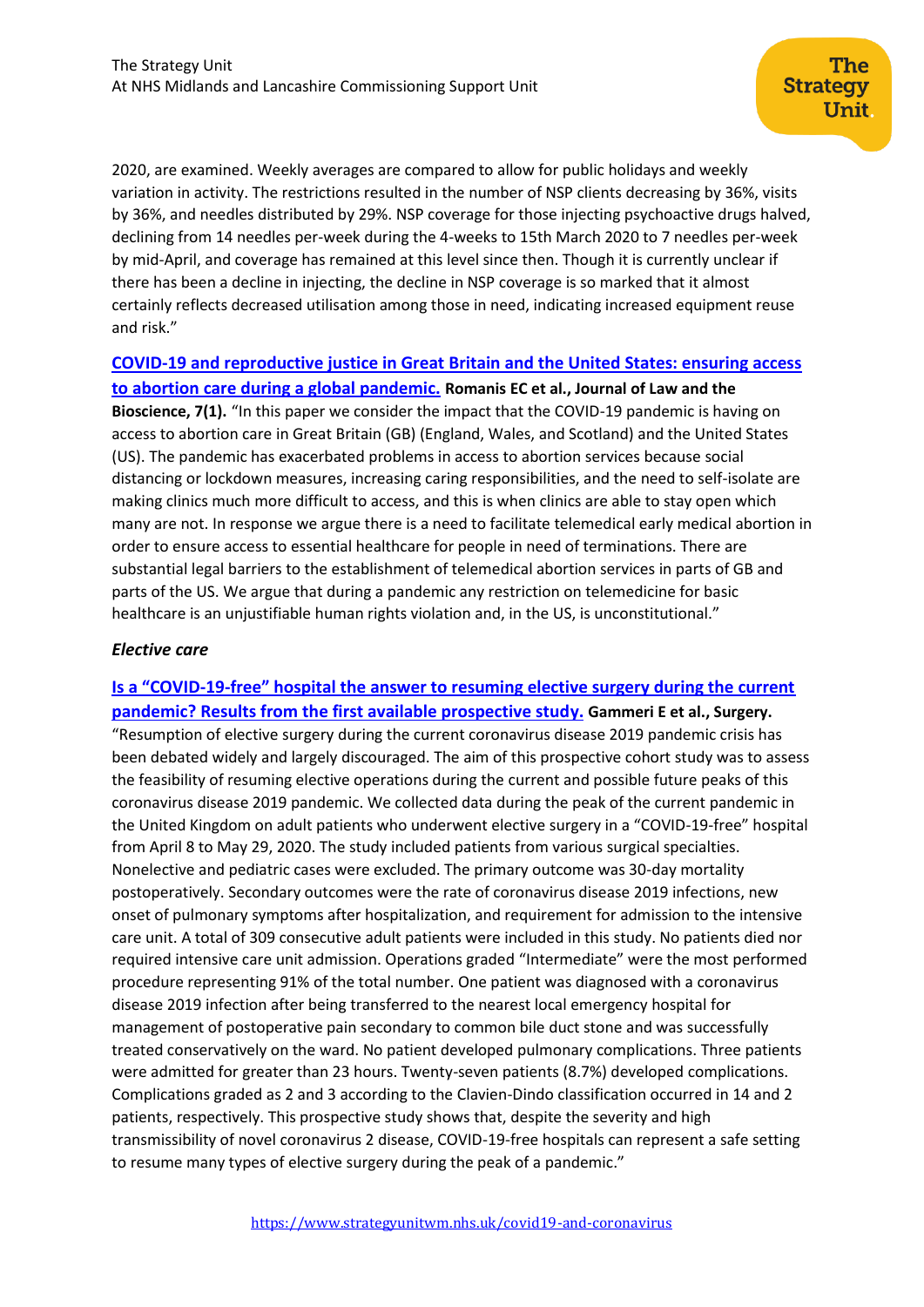# **[Safety evaluation of a strategy to restart elective orthopaedic surgery during the de-](https://online.boneandjoint.org.uk/doi/pdf/10.1302/2633-1462.18.BJO-2020-0105.R1)**

**[escalation phase of the COVID-19](https://online.boneandjoint.org.uk/doi/pdf/10.1302/2633-1462.18.BJO-2020-0105.R1) pandemic. Zahra W et al., Bone Joint Open.** "Aims: To evaluate safety outcomes and patient satisfaction of the re-introduction of elective orthopaedic surgery on 'green' (non-COVID-19) sites during the COVID-19 pandemic. Methods: A strategy consisting of phased relaxation of clinical comorbidity criteria was developed. Patients from the orthopaedic waiting list were selected according to these criteria and observed recommended preoperative isolation protocols. Surgery was performed at green sites (two local private hospitals) under the COVID-19 NHS contract. The first 100 consecutive patients that met the Phase 1 criteria and underwent surgery were included. In hospital and postoperative complications with specific enquiry as to development of COVID-19 symptoms or need and outcome for COVID-19 testing at 14 days and six weeks was recorded. Patient satisfaction was surveyed at 14 days postoperatively. Results: There were 54 females and 46 males (mean age 44 years, mean body mass index (BMI) 25.6 kg/m2). In all, 56 patients underwent major orthopaedic procedures. There were no exclusions. One patient had a postoperative positive SARS-CoV-2 RT-PCR test but had no typical symptoms of COVID-19 infection and no clinical sequelae. 99% of patients were satisfied with the process and 98% would recommend undergoing elective orthopaedic surgery in the study period. Conclusion: In an environment with appropriate infrastructure, patient selection, isolation, screening, and testing, elective orthopaedic surgery is safe during the COVID-19 pandemic, and associated with high patient satisfaction. Further follow-up is required to establish that safety is maintained as the clinical restrictions are eased with the phased approach described."

## *Secondary care*

## **[COVID-19 pandemic and admission rates for and management of acute coronary](https://www.thelancet.com/journals/lancet/article/PIIS0140-6736(20)31356-8/fulltext)**

**[syndromes in England](https://www.thelancet.com/journals/lancet/article/PIIS0140-6736(20)31356-8/fulltext). Mafham MF et al., The Lancet, 396 (10248), 381-9.** Hospital admissions for acute coronary syndrome declined from mid-February, 2020, falling from a 2019 baseline rate of 3017 admissions per week to 1813 per week by the end of March, 2020, a reduction of 40% (95% CI 37–43). This decline was partly reversed during April and May, 2020, such that by the last week of May, 2020, there were 2522 admissions, representing a 16% (95% CI 13–20) reduction from baseline. During the period of declining admissions, there were reductions in the numbers of admissions for all types of acute coronary syndrome, including both STEMI and NSTEMI, but relative and absolute reductions were larger for NSTEMI, with 1267 admissions per week in 2019 and 733 per week by the end of March, 2020, a percent reduction of 42% (95% CI 38–46). In parallel, reductions were recorded in the number of PCI procedures for patients with both STEMI (438 PCI procedures per week in 2019 vs 346 by the end of March, 2020; percent reduction 21%, 95% CI 12– 29) and NSTEMI (383 PCI procedures per week in 2019 vs 240 by the end of March, 2020; percent reduction 37%, 29–45). The median length of stay among patients with acute coronary syndrome fell from 4 days (IQR 2–9) in 2019 to 3 days (1–5) by the end of March, 2020.

Compared with the weekly average in 2019, there was a substantial reduction in the weekly numbers of patients with acute coronary syndrome who were admitted to hospital in England by the end of March, 2020, which had been partly reversed by the end of May, 2020. The reduced number of admissions during this period is likely to have resulted in increases in out-of-hospital deaths and long-term complications of myocardial infarction and missed opportunities to offer secondary prevention treatment for patients with coronary heart disease. The full extent of the effect of COVID-19 on the management of patients with acute coronary syndrome will continue to be assessed by updating these analyses.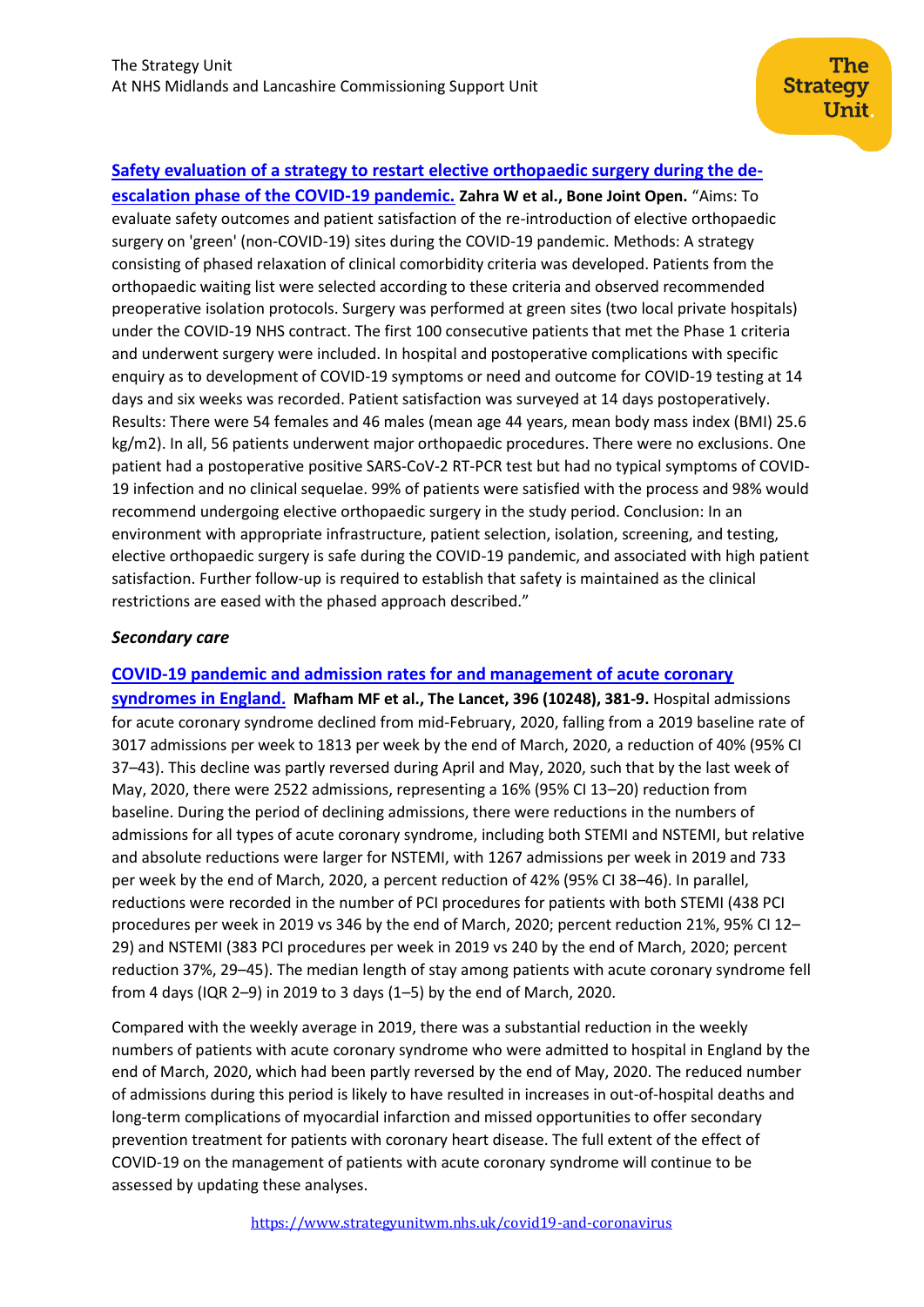# **[Impact of COVID-19 on diagnosis and management of paediatric inflammatory bowel](https://adc.bmj.com/content/early/2020/08/02/archdischild-2020-319751)**

**[disease during lockdown: a UK nationwide study.](https://adc.bmj.com/content/early/2020/08/02/archdischild-2020-319751) Ashton JJ et al., Arch Disease Childhood.**  "COVID-19 has impacted on healthcare provision. Anecdotally, investigations for children with inflammatory bowel disease (IBD) have been restricted, resulting in diagnosis with no histological confirmation and potential secondary morbidity. In this study, we detail practice across the UK to assess impact on services and document the impact of the pandemic. For the month of April 2020, 20 tertiary paediatric IBD centres were invited to contribute data detailing: (1) diagnosis/management of suspected new patients with IBD; (2) facilities available; (3) ongoing management of IBD; and (4) direct impact of COVID-19 on patients with IBD. All centres contributed. Two centres retained routine endoscopy, with three unable to perform even urgent IBD endoscopy. 122 patients were diagnosed with IBD, and 53.3% (n=65) were presumed diagnoses and had not undergone endoscopy with histological confirmation. The most common induction was exclusive enteral nutrition (44.6%). No patients with a presumed rather than confirmed diagnosis were started on anti-tumour necrosis factor (TNF) therapy. Most IBD follow-up appointments were able to occur using phone/webcam or face to face. No biologics/immunomodulators were stopped. All centres were able to continue IBD surgery if required, with 14 procedures occurring across seven centres. Diagnostic IBD practice has been hugely impacted by COVID-19, with >50% of new diagnoses not having endoscopy. To date, therapy and review of known paediatric patients with IBD has continued. Planning and resourcing for recovery is crucial to minimise continued secondary morbidity."

## **[The impact of COVID-19 on the future of orthopaedic training in the UK.](https://www.tandfonline.com/doi/full/10.1080/17453674.2020.1795790) Dattani R et al.,**

**Acta Orthopaedica.** "The COVID-19 pandemic has had a major impact on global healthcare systems, has drastically affected patient care, and has had widespread effects upon medical education. As plans are being devised to reinstate elective surgical services, it is important to consider the impact that the pandemic has had and will continue to have on surgical training. We describe the effect COVID-19 has had at all levels of training in the UK within trauma and orthopaedics and evaluate how training might change in the future. We found that the COVID-19 pandemic has significantly impacted trainees within trauma and orthopaedics at all levels of training. It had led to reduced operative exposure, cancellations of examinations and courses, and modifications to speciality recruitment and annual appraisals. This cohort of trainees is witnessing novel methods of delivering orthopaedic services, which will continue to develop and become part of routine practice even once the pandemic has resolved. It will be important to observe the extent to which the rapid changes currently being introduced will impact the personal health, safety, and career progression of current trainees. The COVID-19 pandemic has had a major impact on global healthcare systems, has drastically affected patient care, and has had widespread effects upon medical education. On the 23rd of March 2020, the UK government imposed a lockdown and introduced stringent social distancing measures in response to the rising number of COVID-19 infections. In the field of trauma and orthopaedics (T&O), COVID-19 led to an immediate restructuring of services, redeployment of doctors, and cancellation of elective operating. As plans are being devised to reinstate elective surgical services in the UK, it is important to consider the impact that the pandemic will have upon surgical training. This article describes the effect COVID-19 has had at all levels of training in the UK within T&O and evaluates how training might change in the future."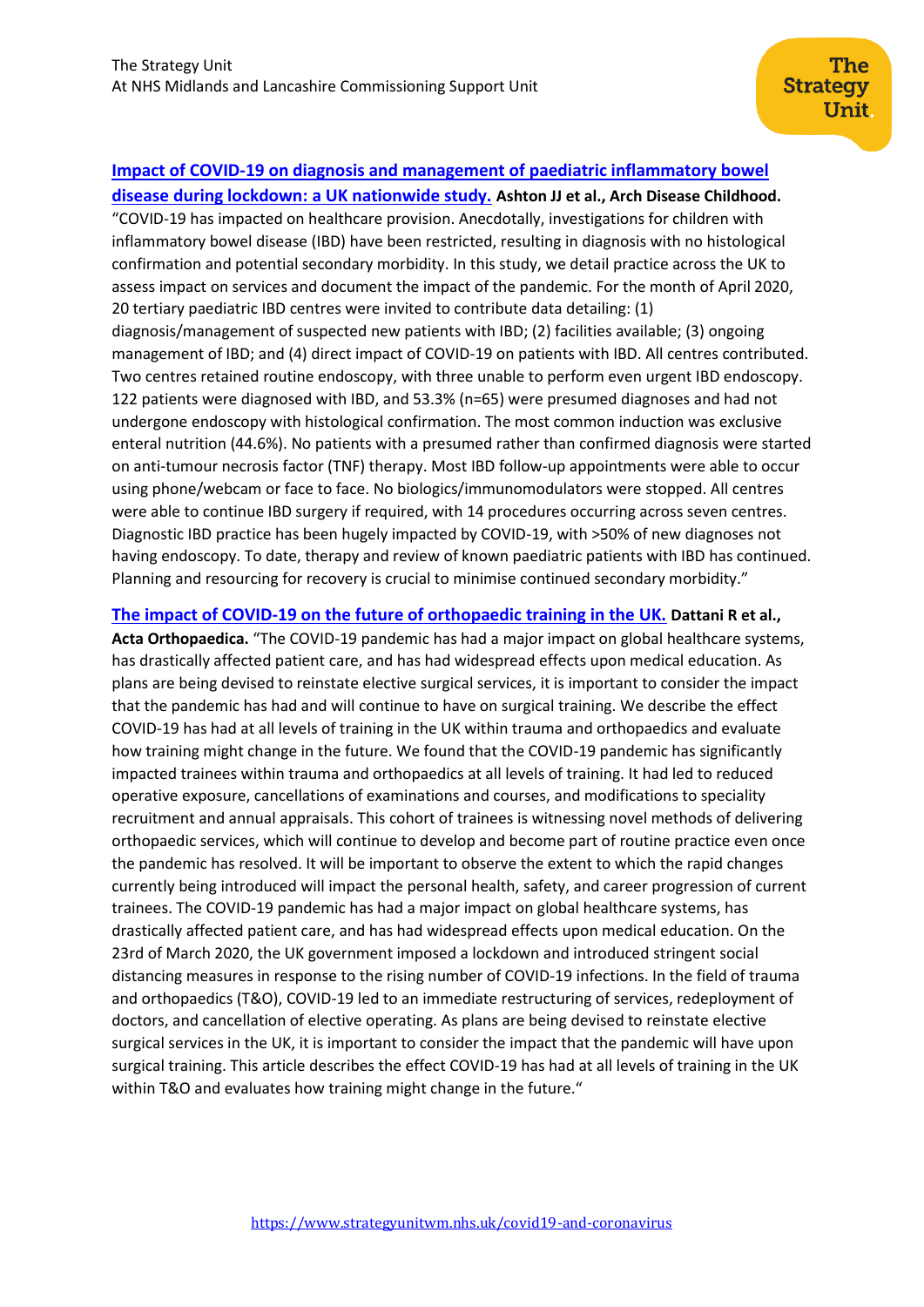## *Tertiary care*

**[Initial changes in neuropsychologists clinical practice during the COVID-19 pandemic: a](https://www.tandfonline.com/doi/pdf/10.1080/13854046.2020.1800098?needAccess=true)  [survey study.](https://www.tandfonline.com/doi/pdf/10.1080/13854046.2020.1800098?needAccess=true) Marra DE et al., The Clinical Neuropsychologist. "**In light of the COVID-19 pandemic, a majority of clinicians have had to quickly and dramatically alter their clinical practices. Two surveys were administered on 3/26/2020 and 3/30/ 2020, respectively, to document immediate changes and challenges in clinical practice. : Two surveys were administered between 3/26/2020 and 3/30/2020, via SurveyMonkey and Google Forms, asking clinicians questions pertaining to practice issues during the early stages of the COVID-19 pandemic. Quantitative responses from the second survey were stratified by clinical setting (Medical Hospital vs. Private Practice) prior to analysis. Qualitative, freeresponse items were coded by the authors to better understand immediate changes in practice and other concerns. 266 neuropsychologists completed Survey 1 and 230 completed Survey 2. Results suggest that practices immediately moved towards remote service provision. A meaningful proportion of clinicians and their staff were immediately affected economically by the pandemic, with clinicians in private practice differentially affected. Furthermore, a small but significant minority of respondents faced ethical dilemmas related to service provision and expressed concerns with initial communication from their employment organizations. Respondents requested clear bestpractice guidelines from neuropsychological practice organizations. It is clear that field of neuropsychology has drastically shifted clinical practices in response to COVID-19 and is likely to continue to evolve. While these responses were collected in the early stages of stay-at-home orders, policy changes continue to occur and it is paramount that practice organizations consider the initial challenges expressed by clinicians when formulating practice recommendations and evaluating the clinical utility of telehealth services."

## *Cancer care*

**[Cancer Research UK Cancer Patient Experience Survey 2020. The impact of COVID-19 on](https://www.cancerresearchuk.org/sites/default/files/pes-covid_2020.pdf)  [cancer patients in the UK](https://www.cancerresearchuk.org/sites/default/files/pes-covid_2020.pdf)**. **Ide C et al., CRUK.** "Overall for many cancer patients the COVID-19 pandemic appears to have had a significant impact on their testing and treatment, and most notably their care: 2 in 5 cancer patients surveyed reported that their testing had been impacted. 1 in 3 cancer patients surveyed reported that their treatment had been impacted. 2 in 3 cancer patients reported that their cancer care had been impacted. Ratings of overall cancer care as 'very good' decreased from 75% 'before lockdown started' to 37% 'after lockdown started'. Possible significant differences in experience were found by region in England for testing, treatment and care ( $p < .01$ ). Possible significant [1] differences in experience for care was flagged for social economic status (SES), nation, region and cancer type ( $p < .01$ ). 71% of cancer patients stated that they had been treated in the same hospital as usual, with no significant differences by SES, cancer type, nation or region. This has resulted in a negative impact on the emotional well-being of many cancer patients: • The most common emotions reported were 'anxious' and 'frustrated'. This was consistent for all patients surveyed, those who reported to have their testing and treatment impacted, and across breakdowns (SES, nation region and cancer type). 'Catching COVID-19' and 'becoming seriously ill from COVID-19' were the most selected concerns, and there was a lot of frustration reported in the open text comments regarding the feeling that COVID-19 patients are being prioritised over cancer patients."